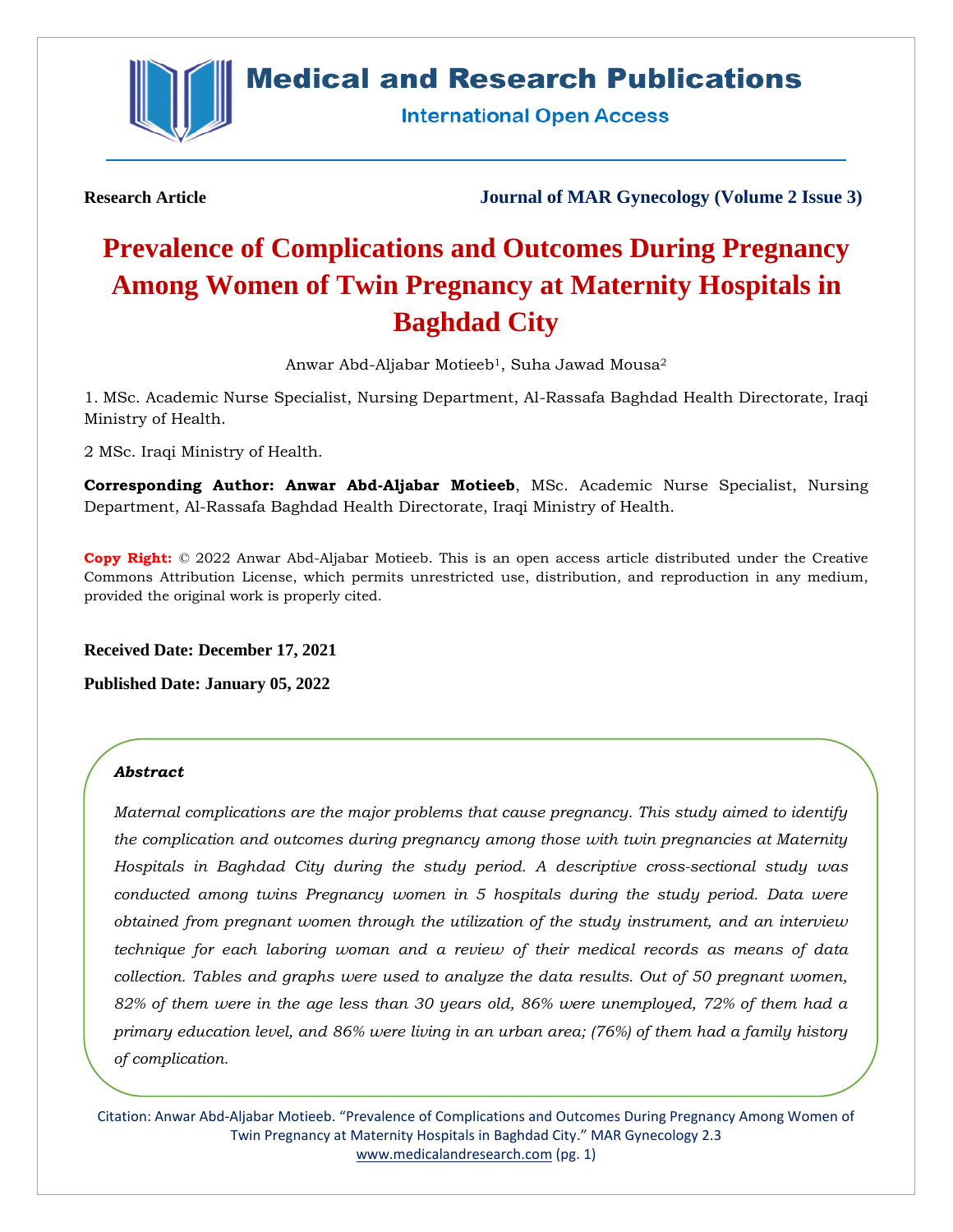*Two third of them had a history of abortion less than 3 times. Few of them had anemia and premature rapture membrane complication; premature and hypertension. More than half had a cesarean section procedure. Ensure universal health coverage of reproductive health care, comprehensive maternal and newborn health care.*

*Keyword: Maternal, Complication, Pregnancy, Outcomes, Baghdad, Twin.*

#### **Introduction**

Maternal complications are the major problems that cause pregnancy **[**1**]**. It may affect the woman, the fetus, or both, and it occurs at different times during pregnancy or the last months of pregnancy **[**2**]**. Women who bleed at this time are at risk of losing a baby or bleeding excessively (hemorrhage) **[**3**]**. There is also a slight risk **[**4**]**. But most pregnancy complications can be effectively treated **[**5**]**. Maternal mortality rates remain unacceptably high **[**6**]**. Not a single day passes without about 830 women dying worldwide as a result of complications during pregnancy and childbirth **[**7**]**. It was estimated that in 2015, 303,000 women died during pregnancy and childbirth **[**8**]**. It is worth noting that almost all of these deaths occurred in countries with few resources and that most of them could have been prevented **[**9**]**. The rise in maternal mortality in some regions of the world reflects the disparities in access to health services and highlights the gap between the rich and the poor **[**10**]**. Almost all (99%) maternal deaths occur in developing countries, with half of these deaths occurring in sub-Saharan Africa, and one-third in South Asia. More than half of maternal deaths occur in places that suffer from their fragility and poor humanitarian conditions **[**11**]**.

Adolescent girls under the age of 15 face the highest risk of maternal death, and complications during pregnancy and childbirth are the main causes of death for these adolescent girls in developing countries **[**12**]**. Women in developing countries experience pregnancy many times more, on average than women in developed countries, and therefore their risk of dying from pregnancy is higher than that of others **[**13**]**. Most of the complication appears during pregnancy and most of them can be prevented or treated **[**14**]**. Other complications may appear before that period, but they worsen during that period, especially if they are not addressed as part of the woman's care such as severe hemorrhage; infections; preeclampsia and eclampsia; bad situation; unsafe abortion and the rest of the deaths occur due to exposure, during pregnancy, to diseases such as malaria, anemia, AIDS and HIV infection **[**15-16**]**.

Citation: Anwar Abd-Aljabar Motieeb. "Prevalence of Complications and Outcomes During Pregnancy Among Women of Twin Pregnancy at Maternity Hospitals in Baghdad City." MAR Gynecology 2.3 [www.medicalandresearch.com](http://www.medicalandresearch.com/) (pg. 2)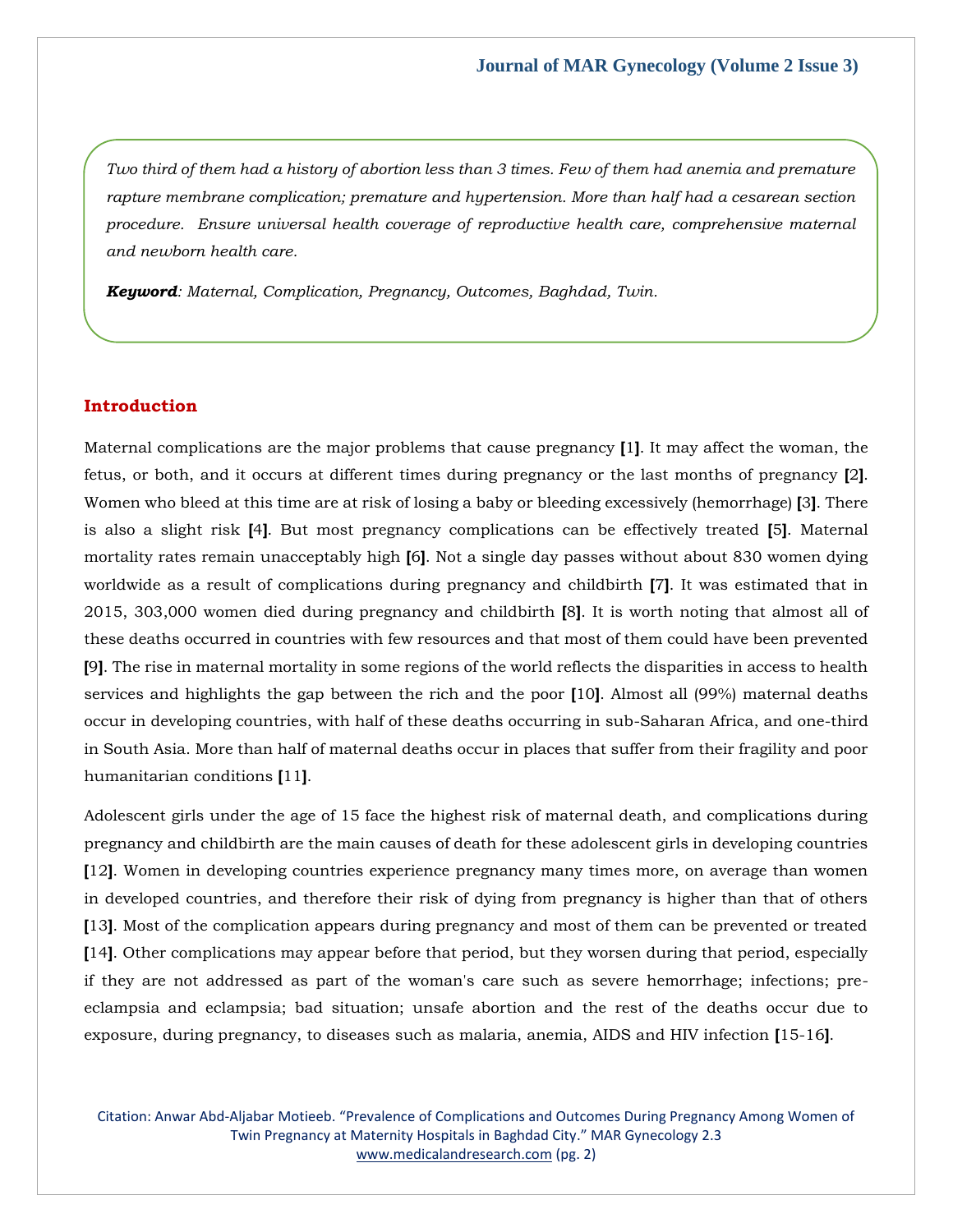The method of delivery has an influence on the fetal outcome among twin deliveries; however, seeking a method that leads to a better fetal outcome has still remained a matter of discussion because of various fetal presentations at birth **[**17**]**. Non-randomized studies have mentioned that prearranged caesarean section may reduce the threat of twins' perinatal death, especially the second twin compared with going through normal vaginal delivery **[**18**]**. The number of normal deliveries to the whole of Iraq in 2010 was (955709) births and the rate was 78% of the total births, while the number of C-sections was (270,069) births and the rate was 22% of the total births. The number of births of twins was (10361) birth, with the rate of 0.85% of total births **[**19**]**. This study aimed to identify the complication and outcomes during pregnancy among those with twin pregnancies at Maternity Hospitals in Baghdad City during the study period.

#### **Methodology**

**Study design:** A descriptive cross-sectional study was conducted among twins Pregnancy women to identify the complication and outcomes during pregnancy at Maternity Hospitals in Baghdad city.

**Time of data collection**: - The study is employed through the present study from 22nd April 2021 to 25th November 2021.

**Ethical Clarence:** - Formal administrative approval is obtained to contact the study from the Ministry of planning - Central Statistical Organization (CSO) which accepted the study questionnaire.

**Place of study**: - This study was conducted in (5) hospitals in Baghdad city which includes: Baghdad Teaching Hospital, Al-Yarmook Teaching Hospital, Al-Elwyia Maternity Hospital, Ebn- Albaladi Maternity Hospital, and Al-Karkh Maternity Hospital.

**Sampling collection**: - A purposive sample of (50) twins laboring pregnant women were selected from delivery rooms of five Hospitals in Baghdad city.

**Inclusion criteria:** The inclusion criteria are pregnant women who have been diagnosed as a twin pregnancy and Laboring women at 28 weeks and more of gestational age.

**Exclusion criteria**: - The Psychological or neurological diseases; Pregnant women with the previous scare in the last delivery and Pregnant women with the acute or chronic medical disease were excluded from our study.

**Data collection**: The description of the demographic characteristics of study groups that include the following variables (age of pregnant, residence area, mothers' level of education, woman's occupation, family history with twins delivery, chronic diseases, smoking habit for pregnant, and passive smoking, types of complications occurred during the current pregnancy. Reliability of the questionnaire was used

Citation: Anwar Abd-Aljabar Motieeb. "Prevalence of Complications and Outcomes During Pregnancy Among Women of Twin Pregnancy at Maternity Hospitals in Baghdad City." MAR Gynecology 2.3 [www.medicalandresearch.com](http://www.medicalandresearch.com/) (pg. 3)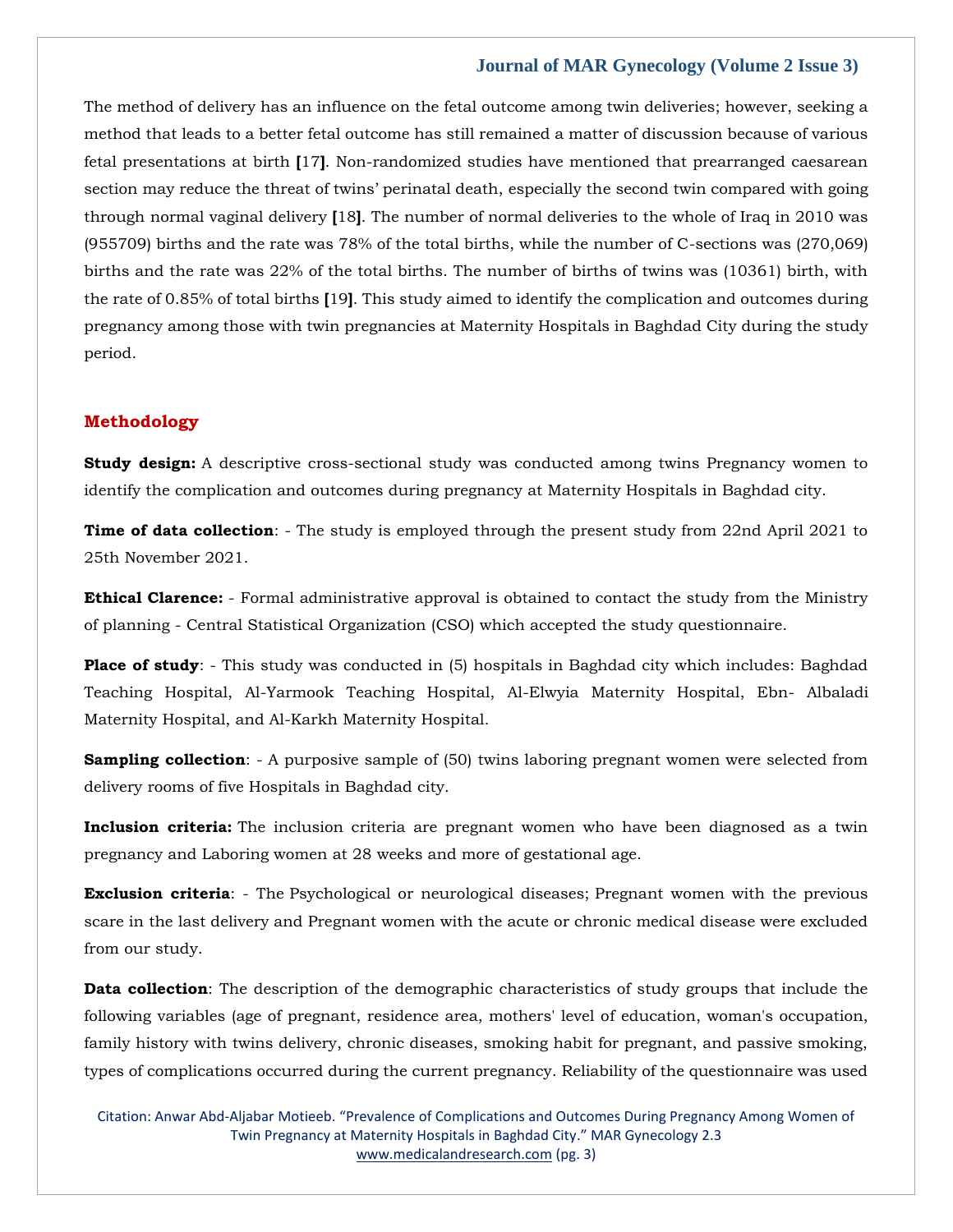to determine the accuracy of the questionnaire: internal consistency reliability is determined through the computation of the Cronbach alpha correlation coefficient of the scale. The results showed a very high level of stability and internal consistency of the main study domains at the level of items of the applied questionnaire.

Data were obtained from pregnant women through the utilization of the study instrument, and an interview technique for each laboring woman and a review of their medical records as means of data collection. The observation technique was used by the investigator during laboring in theaters rooms. The data were collected from the study sample according to the daily admission of each pregnant woman to the delivery room, while the process of data collection for each laboring woman was started from the beginning of 1st stage of labor to the 4th stage of labor, and the time of data collection for each woman depends on the time that the mother takes to deliver the neonate and follow up through the postpartum until 6 hours of labor.

Tables and graphs were used to analyze and assess the results of the study under the application of the statistical package (SPSS) ver. (20.0).

#### **Results**

Out of 50 pregnant women, 82% of them were in the age less than 30 years old, 86% were unemployed, 72% of them had a primary education level, and 86% were living in urban areas [Table 1**]**. 38/50 (76%) of them had a family history of complication and  $24\%$  ( $12/50$ ) were not had it [Figure 1]. In figure 2 shows that 60% (30/50) of pregnant women had a history of abortion less than 3 times and 20 %( 10/50) had more than 3 times. In table 2 shows that 10% of them had anemia and premature rapture membrane complication; 18 had premature and 6% of them had hypertension. In figure 3 show that 60% of women had 3 to 5 times of pregnancy. In figure 4 shows 76% of them had cesarean section and 24% of them had a normal delivery. 56% (28/50) of women had malpresentation and 16 %(8/50) had malposition [Table3].

| <b>Variables</b>   | Frequency(50) | Percent |  |
|--------------------|---------------|---------|--|
| Age groups / Years |               |         |  |
| $30$               | 41            | 82      |  |
| 31-35              | 6             | 12      |  |
| $\geq 36$          | З             | 6       |  |
| Occupation         |               |         |  |

**Table 1: Characteristic of studied samples**

Citation: Anwar Abd-Aljabar Motieeb. "Prevalence of Complications and Outcomes During Pregnancy Among Women of Twin Pregnancy at Maternity Hospitals in Baghdad City." MAR Gynecology 2.3 [www.medicalandresearch.com](http://www.medicalandresearch.com/) (pg. 4)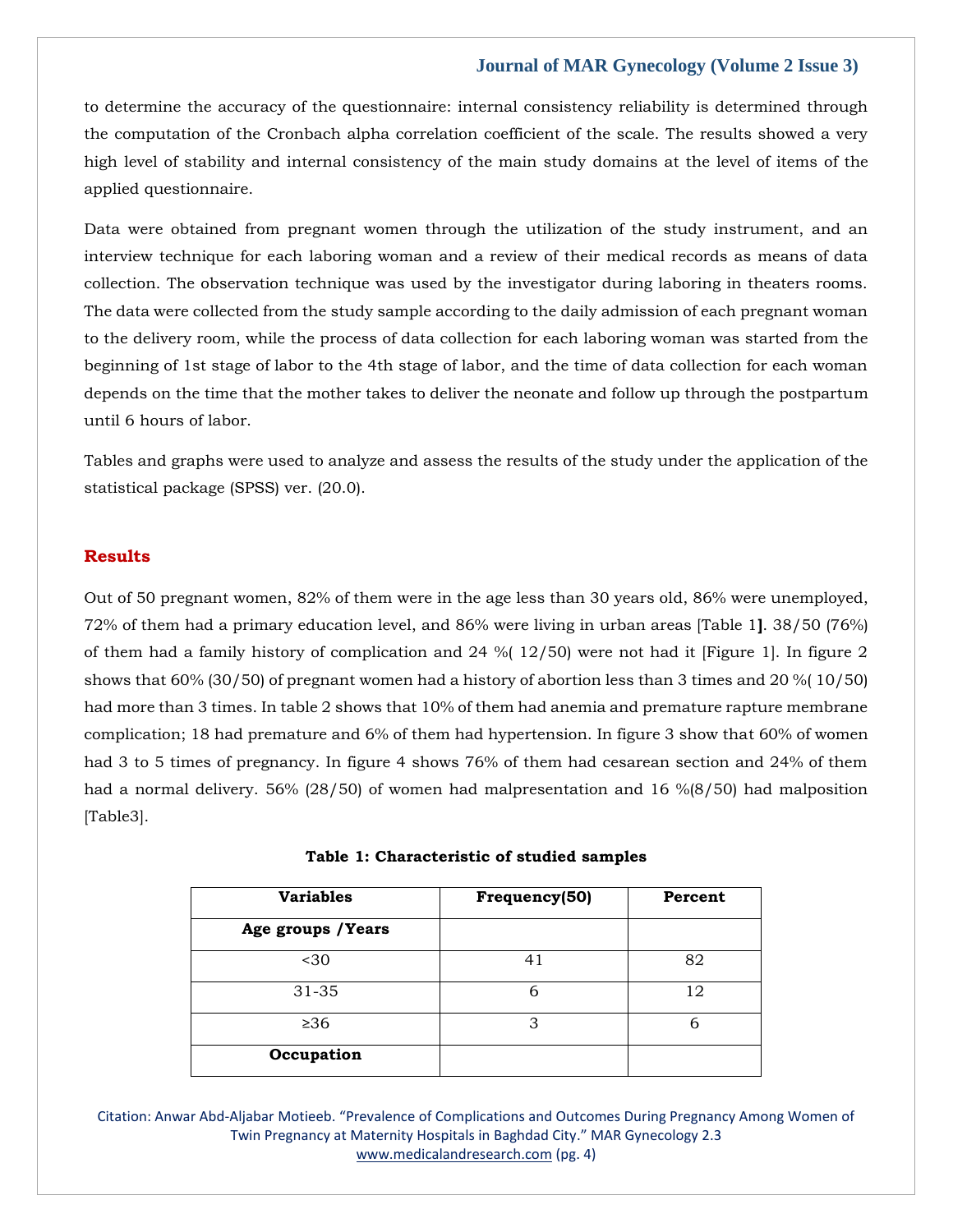| Employed            | 7  | 14 |
|---------------------|----|----|
| Unemployed          | 43 | 86 |
| <b>Education</b>    |    |    |
| Primary school      | 36 | 72 |
| Intermediate        | 3  | 6  |
| Secondary and above | 11 | 22 |
| Residence           |    |    |
| Urban               | 43 | 86 |
| Rural               | 7  | 14 |



#### **Figure 1: Family history of complication during pregnancy among women of twin pregnancy**



#### **Figure 2: Distribution of studied sample according to abortion history**

Citation: Anwar Abd-Aljabar Motieeb. "Prevalence of Complications and Outcomes During Pregnancy Among Women of Twin Pregnancy at Maternity Hospitals in Baghdad City." MAR Gynecology 2.3 [www.medicalandresearch.com](http://www.medicalandresearch.com/) (pg. 5)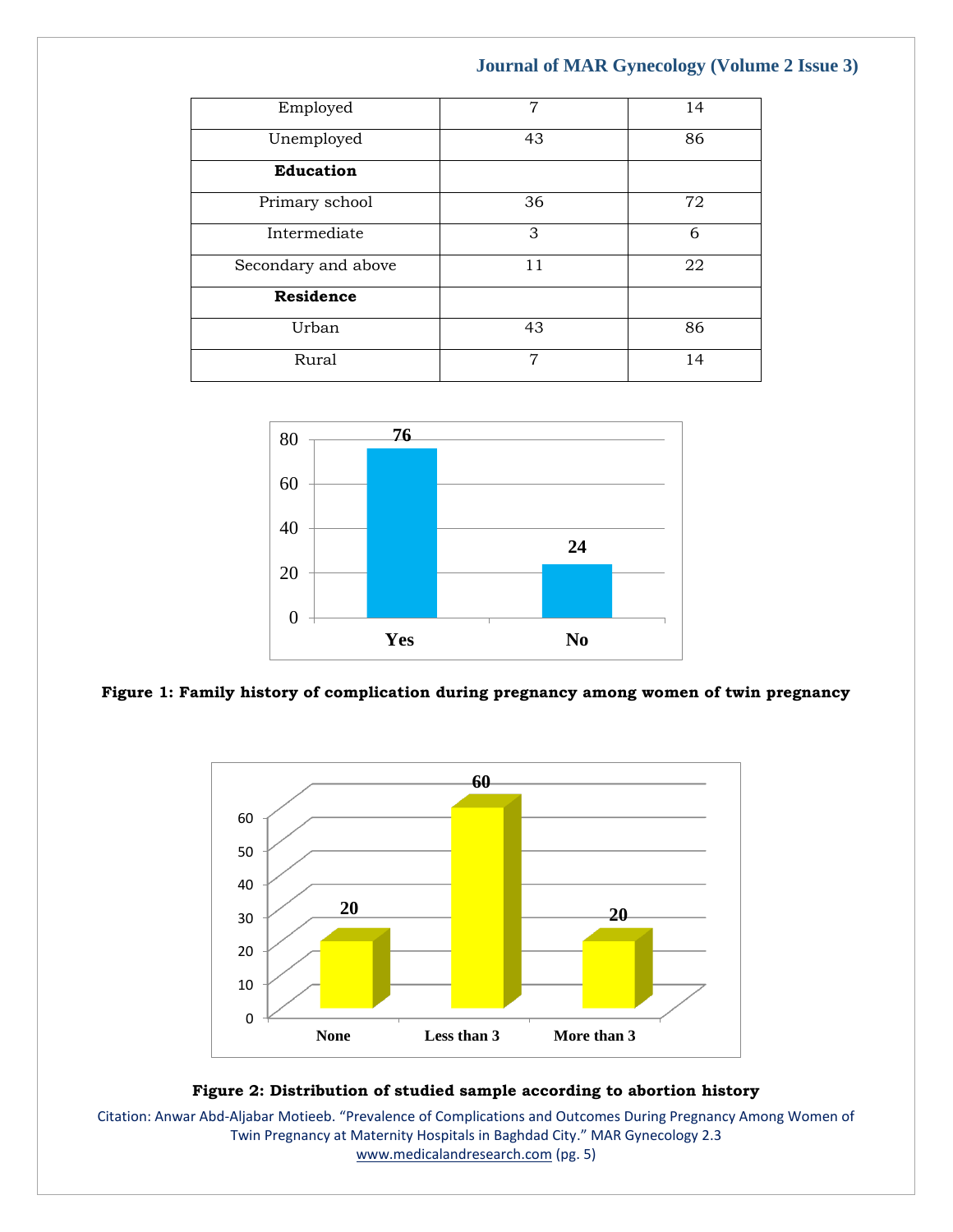| <b>Complication during pregnancy</b> |                | Frequency | Percent        |
|--------------------------------------|----------------|-----------|----------------|
| Anemia                               | Yes            | 5         | 10             |
|                                      | No             | 45        | 90             |
| Hypertension                         | <b>Yes</b>     | 3         | 6              |
|                                      | No             | 47        | 94             |
| <b>Gestational diabetes</b>          | Yes            | 2         | $\overline{4}$ |
|                                      | No             | 48        | 96             |
| Pre mature rapture membrane          | Yes            | 5         | 10             |
|                                      | N <sub>o</sub> | 45        | 90             |
| Pre mature labour                    | Yes            | 9         | 18             |
|                                      | N <sub>o</sub> | 41        | 82             |

| Table 2: Distribution of studied sample according to complication during pregnancy |  |  |
|------------------------------------------------------------------------------------|--|--|
|------------------------------------------------------------------------------------|--|--|









Citation: Anwar Abd-Aljabar Motieeb. "Prevalence of Complications and Outcomes During Pregnancy Among Women of Twin Pregnancy at Maternity Hospitals in Baghdad City." MAR Gynecology 2.3 [www.medicalandresearch.com](http://www.medicalandresearch.com/) (pg. 6)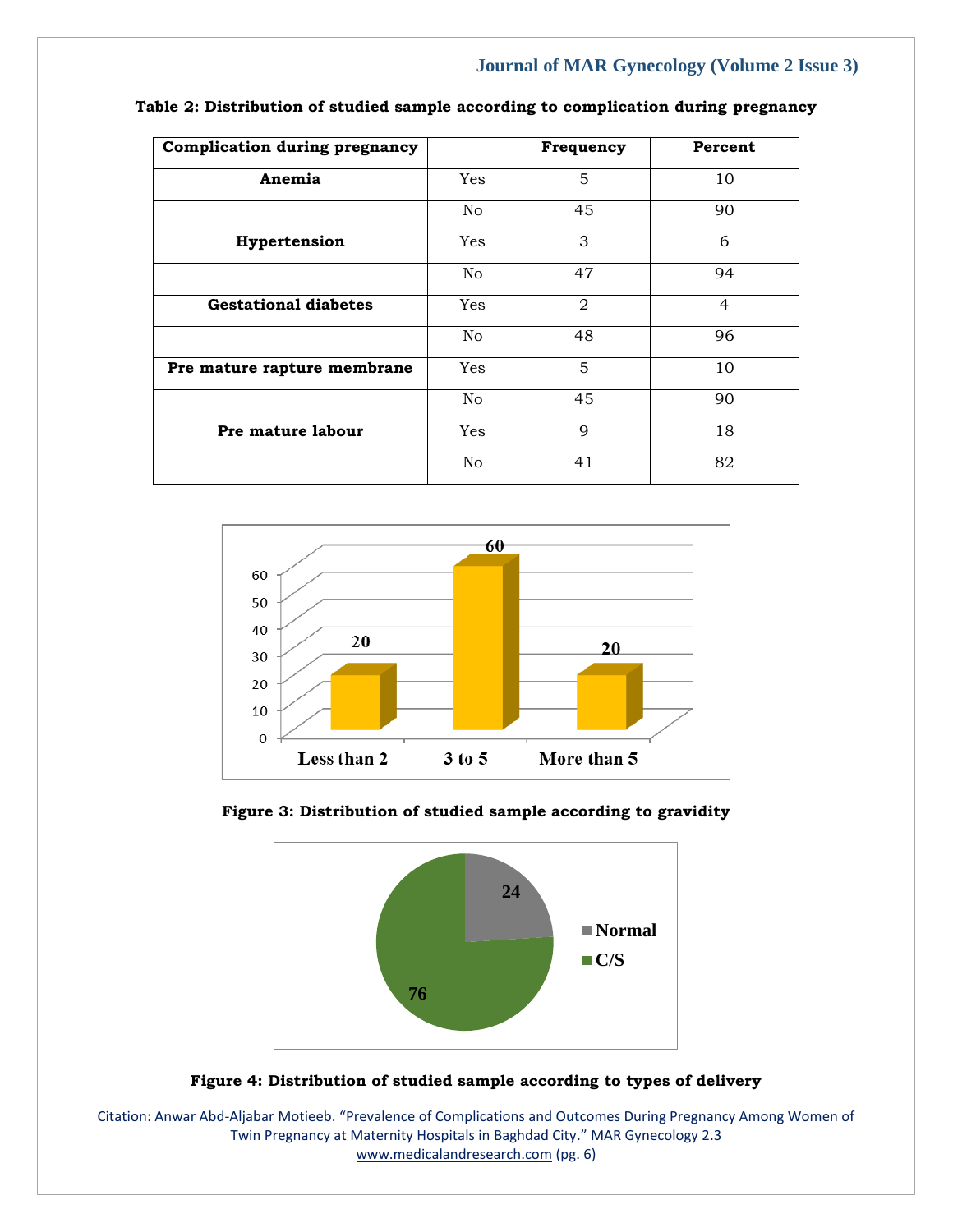| Causes                    | Frequency | Percent |
|---------------------------|-----------|---------|
| <b>Fetal distress</b>     | 4         | 8       |
| Decrease fetus heart rate | 4         | 8       |
| Meconium                  | 2         | 4       |
| Malpresentation           | 28        | 56      |
| Cervical dystocia         | 6         | 12      |
| <b>Malposition</b>        | 8         | 16      |
| Macrosomia                |           | 2       |

#### **Table 3: Causes of cesarean section**

#### **Discussion**

This study aimed to identify the complication that occurred during pregnancy among women of twins in Baghdad**.** Concerning their age, the result showed that 82% of twin pregnancy women were in the age group of < 30 years. This result matches the review of most literature which mentioned that the safe age of women for reproduction is less than 35 years. This result disagrees also with the study of Emre et al (2006) in Turkey, which indicated that maternal age was significantly higher in twins pregnancy compared to other types **[**20**]**. This result disagrees with the study of Peter (2012) which found that the majority (76.1%) of the women in this study were aged between 20-34 and the median age was 28 years with a range of 16-46 years **[**21**]**. Concerning the residency area, 86% of twin pregnancy women in the study sample were from urban residency. Regarding the level of education (72%) of twin pregnancy, women had primary school graduates. As women's education increases, their decisions to get married and become pregnant are delayed. Their opportunities to join the labor force also increase. Girl's opportunities for better education, jobs, and income. As women's views and opportunities are expanded through education, children and marriage move down in the scale of importance. "The evidence on the former is fairly clear: the higher the level of schooling, the later the age at marriage and the more preferences are implemented by means of contraceptive use" (Bongaarts, 2003) **[**22**]**. This result disagrees with the study of Peter (2012) who found that secondary education level was common accounting for 50.6% followed primary education 32.7% **[**21**]**. Also, this result disagrees with Hassoon's study (2010), which found that (45.3%) of the sample study were secondary school graduates while (20.3%) were college graduates **[**23**]**.

Citation: Anwar Abd-Aljabar Motieeb. "Prevalence of Complications and Outcomes During Pregnancy Among Women of Twin Pregnancy at Maternity Hospitals in Baghdad City." MAR Gynecology 2.3 [www.medicalandresearch.com](http://www.medicalandresearch.com/) (pg. 7) Furthermore, and relative to the occupation status this table shows that (86 %) of twin pregnancy women were housewives. This result agrees with Hassoon's study (2010), who found that the majority of women in his study, the occupations of most women (79.6%) were housewives **[**23**]**. Concerning the family history of complication, (76 %) of twin pregnancy, women had a history of twin pregnancy in their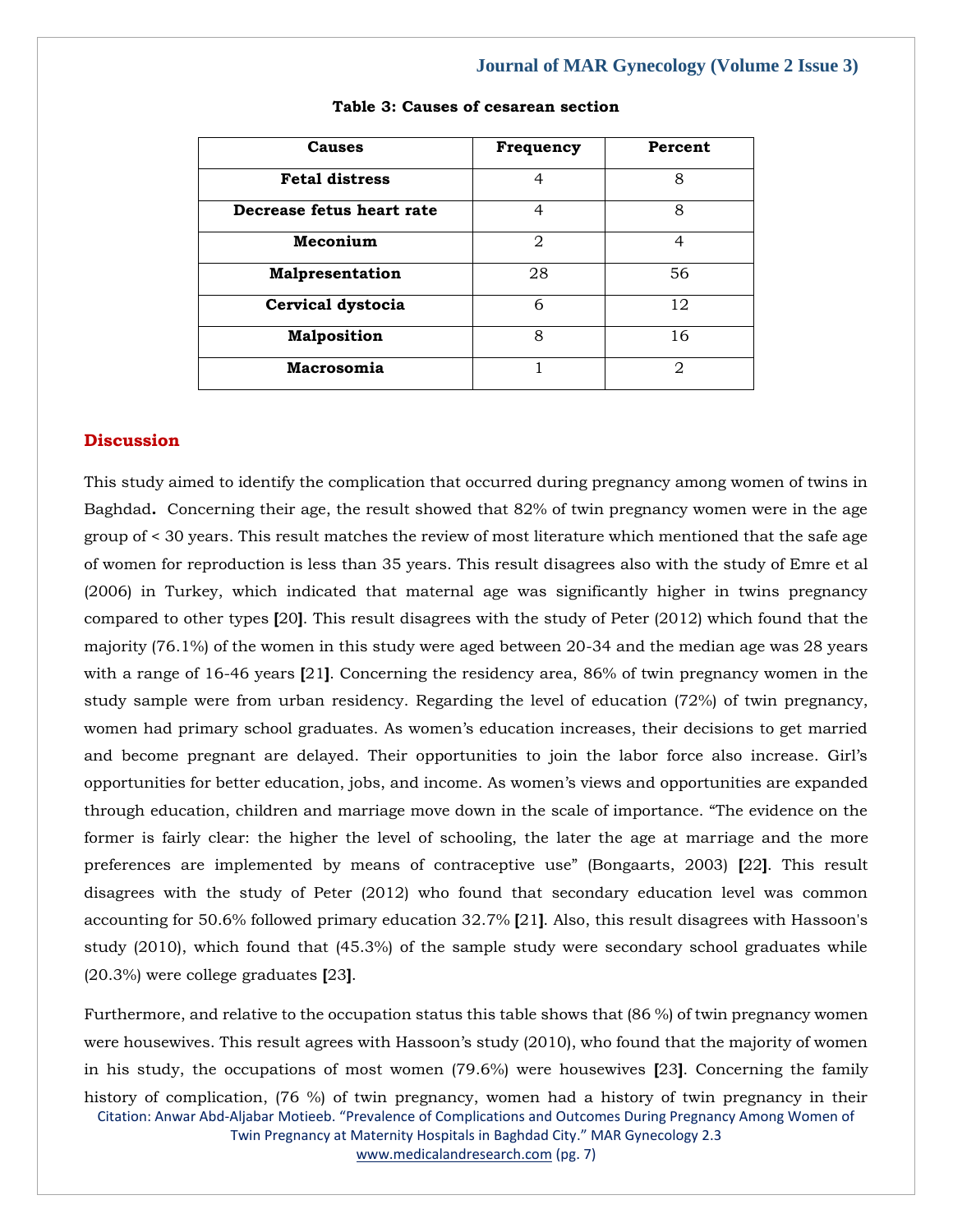families. Regarding the Gravidity, we found that (60%) of twin pregnancy women had 3 to 5 gravidity. This result agrees with the study of Ebrahim and Muhammed, 2011 in Basrah, Iraq, results indicate that. 51.4% of the women had 4 children and more **[**24**]**. Regarding abortion, we found (30%) of twin pregnancy women had a history of abortion happened in their life. Concerning the complications during pregnancy, in this study, we found that 90% of twin pregnancy women were not suffering from anemia. This result agrees with the study of Emre et al (2006) in Turkey, which indicated that anemia was the most common maternal complication in all groups **[**20**]**. This result disagrees with the study of Morawah (2014) conducted in Baghdad Teaching Hospital, which indicated that anemia was found in 39 (55.7%) nulliparous women and 58 (82.9%) multiparous women, indicated significantly, that nulliparous were less likely to have anemia than multiparous**[**25**]**. A low level of complication was found in this study, where only (6%) of women get pregnancy-induced hypertension, and only (4%) of women get gestational diabetes. Also, (10%) of women get Premature rupture membrane, and (18%) were suffering from Premature labor. Furthermore, the results of this study indicate that twin pregnancy women had never suffered from Eclampsia, pre-eclampsia, placenta previa, Abruptio placenta, stillbirth, Intrauterine growth retardation, post-term gestation and Polyhydramnios. (76%) of twin pregnancy women, cesarean section was done to them. This result agrees with the study of Emre et al (2006) in Turkey, which indicated that (73.5%) of the twin's pregnant women were delivered by cesarean section **[**20**]**. This result disagrees with the study of Peter (2012) who found that the Majority (77.3%) of the twin pregnancies were delivered vaginally, and (20.1%) delivered by caesarian section while (2.6%) had a combined delivery that is the first twin was delivered vaginally and the second by caesarian section **[**21**]**. This result disagrees with Mohammed K study (2015) which found that (48%) of them had Caesarean section delivery, while (44%) of them had normal delivery **[**26**]**. This result disagrees with the study of Morawah (2014) conducted in Baghdad Teaching Hospital, which indicated that the vaginal mode of delivery was reported in (64.3%) of nulliparous women and (58.6%) of multiparous while caesarean section was the mode of delivery in (35.7%) nulliparous and (41.4%) multiparous women **[**25**]**. Regarding the cause of C/S: (26%) of singleton pregnancy, the cause was malpresentation, while (56%) of twin pregnancy women, the cause was malpresentation. Poor women who live in remote areas are the least likely to have access to appropriate care services. This is particularly true in regions with low numbers of skilled health workers, such as sub-Saharan Africa and South Asia. While levels of antenatal care have increased in many regions of the world in the past 10 years, only 51% of women in low-income countries benefit from skilled care during childbirth **[**27**]**. In high-income countries, nearly all women benefit from at least four antenatal check-ups during pregnancy, the assistance of a skilled health worker during delivery, and postnatal care services **[**28**]**.

Citation: Anwar Abd-Aljabar Motieeb. "Prevalence of Complications and Outcomes During Pregnancy Among Women of Twin Pregnancy at Maternity Hospitals in Baghdad City." MAR Gynecology 2.3 [www.medicalandresearch.com](http://www.medicalandresearch.com/) (pg. 8)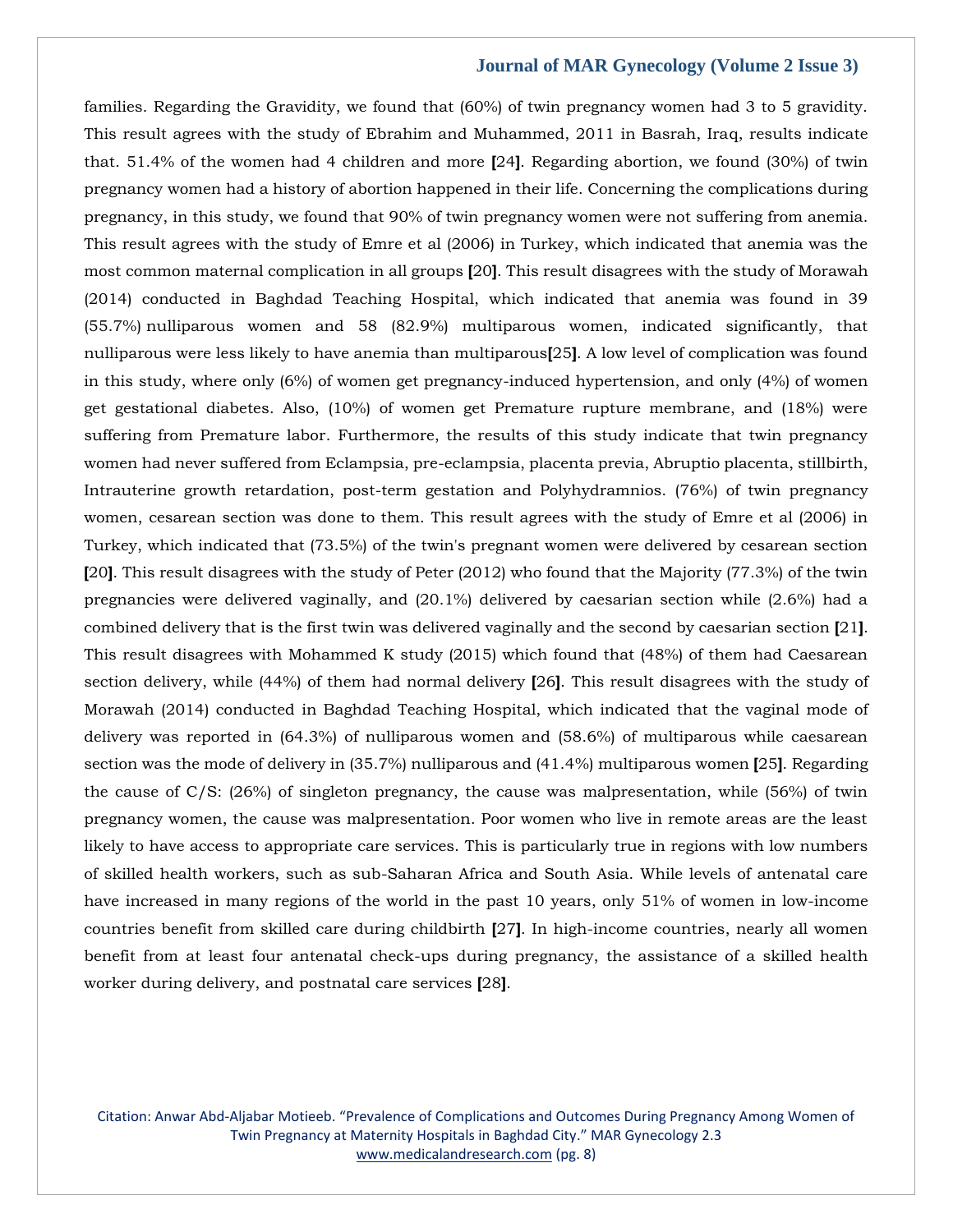#### **Conclusion and Recommendation**

we concluded that the majority of women were in the age less than 30, unemployed, had a primary school. Family history is one of the main causes of complication. Few of them had a history of abortion. Few of them had a history of anemia and premature labor. Mal presentation is one of the main causes of cesarean. Most maternal deaths can be prevented because medical solutions to the most important causes are known. All women must be provided with prenatal care, skilled care during childbirth, and care and support in the weeks after delivery. Ensure universal health coverage of reproductive health care, comprehensive maternal and newborn health care.

#### **References**

1[.Caughey AB, Stotland NE, Washington AE, Escobar GJ. Maternal and obstetric complications of](https://www.google.com/search?q=Maternal+and+obstetric+complications+of+pregnancy+are+associated+with+increasing+gestational+age+at+term&sxsrf=AOaemvLgbfRxuOWmTQXxKatSpqllC0fm6Q%3A1640172121949&ei=WQrDYfCcOfTKmAWy7pmwDA&ved=0ahUKEwiwrculpff0AhV0JaYKHTJ3BsYQ4dUDCA4&uact=5&oq=Maternal+and+obstetric+complications+of+pregnancy+are+associated+with+increasing+gestational+age+at+term&gs_lcp=Cgdnd3Mtd2l6EAMyBwgjEOoCECcyBwgjEOoCECcyBwgjEOoCECcyBwgjEOoCECcyBwgjEOoCECcyBwgjEOoCECcyBwgjEOoCECcyBwgjEOoCECcyBwgjEOoCECcyBwgjEOoCECdKBAhBGABKBAhGGABQiAlYiAlgjgxoAXAAeACAAQCIAQCSAQCYAQCgAQGgAQKwAQrAAQE&sclient=gws-wiz)  [pregnancy are associated with increasing gestational age at term. American journal of obstetrics and](https://www.google.com/search?q=Maternal+and+obstetric+complications+of+pregnancy+are+associated+with+increasing+gestational+age+at+term&sxsrf=AOaemvLgbfRxuOWmTQXxKatSpqllC0fm6Q%3A1640172121949&ei=WQrDYfCcOfTKmAWy7pmwDA&ved=0ahUKEwiwrculpff0AhV0JaYKHTJ3BsYQ4dUDCA4&uact=5&oq=Maternal+and+obstetric+complications+of+pregnancy+are+associated+with+increasing+gestational+age+at+term&gs_lcp=Cgdnd3Mtd2l6EAMyBwgjEOoCECcyBwgjEOoCECcyBwgjEOoCECcyBwgjEOoCECcyBwgjEOoCECcyBwgjEOoCECcyBwgjEOoCECcyBwgjEOoCECcyBwgjEOoCECcyBwgjEOoCECdKBAhBGABKBAhGGABQiAlYiAlgjgxoAXAAeACAAQCIAQCSAQCYAQCgAQGgAQKwAQrAAQE&sclient=gws-wiz)  [gynecology. 2007 Feb 1; 196\(2\):155-e1.](https://www.google.com/search?q=Maternal+and+obstetric+complications+of+pregnancy+are+associated+with+increasing+gestational+age+at+term&sxsrf=AOaemvLgbfRxuOWmTQXxKatSpqllC0fm6Q%3A1640172121949&ei=WQrDYfCcOfTKmAWy7pmwDA&ved=0ahUKEwiwrculpff0AhV0JaYKHTJ3BsYQ4dUDCA4&uact=5&oq=Maternal+and+obstetric+complications+of+pregnancy+are+associated+with+increasing+gestational+age+at+term&gs_lcp=Cgdnd3Mtd2l6EAMyBwgjEOoCECcyBwgjEOoCECcyBwgjEOoCECcyBwgjEOoCECcyBwgjEOoCECcyBwgjEOoCECcyBwgjEOoCECcyBwgjEOoCECcyBwgjEOoCECcyBwgjEOoCECdKBAhBGABKBAhGGABQiAlYiAlgjgxoAXAAeACAAQCIAQCSAQCYAQCgAQGgAQKwAQrAAQE&sclient=gws-wiz)

2[.Caughey AB, Bishop JT. Maternal complications of pregnancy increase beyond 40 weeks of gestation](https://www.google.com/search?q=Maternal+complications+of+pregnancy+increase+beyond+40+weeks+of+gestation+in+low-risk+women&sxsrf=AOaemvJC-nmgv7erDOPWIKj6Y9fVjbHzVw%3A1640187899709&ei=-0fDYbncKsfr-QabkpDQDg&ved=0ahUKEwj5xYGJ4Pf0AhXHdd4KHRsJBOoQ4dUDCA4&uact=5&oq=Maternal+complications+of+pregnancy+increase+beyond+40+weeks+of+gestation+in+low-risk+women&gs_lcp=Cgdnd3Mtd2l6EANKBAhBGABKBAhGGABKBAhBGABKBAhGGABQ3AZYpBZgjCFoAnAAeAGAAawDiAG4A5IBBTEuNC0xmAEAoAEBoAECsAEKwAEB&sclient=gws-wiz)  [in low-risk women. Journal of Perinatology. 2006 Sep;26\(9\):540-5.](https://www.google.com/search?q=Maternal+complications+of+pregnancy+increase+beyond+40+weeks+of+gestation+in+low-risk+women&sxsrf=AOaemvJC-nmgv7erDOPWIKj6Y9fVjbHzVw%3A1640187899709&ei=-0fDYbncKsfr-QabkpDQDg&ved=0ahUKEwj5xYGJ4Pf0AhXHdd4KHRsJBOoQ4dUDCA4&uact=5&oq=Maternal+complications+of+pregnancy+increase+beyond+40+weeks+of+gestation+in+low-risk+women&gs_lcp=Cgdnd3Mtd2l6EANKBAhBGABKBAhGGABKBAhBGABKBAhGGABQ3AZYpBZgjCFoAnAAeAGAAawDiAG4A5IBBTEuNC0xmAEAoAEBoAECsAEKwAEB&sclient=gws-wiz)

3[.Pandey MR, Kshetri BJ, Dhakal D. Maternal and Perinatal Outcome in Multifetal Pregnancy: A Study](https://www.google.com/search?q=Maternal+and+Perinatal+Outcome+in+Multifetal+Pregnancy%3A+A+Study+at+a+Teaching+Hospital&sxsrf=AOaemvIqtvlQA7jXziX-5cfl6Y8Sp10oOg%3A1640188036052&ei=hEjDYZjFApHU-QaM2p6YCA&ved=0ahUKEwiYl4PK4Pf0AhURat4KHQytB4MQ4dUDCA4&uact=5&oq=Maternal+and+Perinatal+Outcome+in+Multifetal+Pregnancy%3A+A+Study+at+a+Teaching+Hospital&gs_lcp=Cgdnd3Mtd2l6EAM6BwgjEOoCECdKBAhBGABKBAhGGABQ8gVY8gVg3QhoAXAAeACAAZQCiAGUApIBAzItMZgBAKABAaABArABCsABAQ&sclient=gws-wiz)  [at a Teaching Hospital. Am J Public Health Res. 2015;3\(5A\):135-8.](https://www.google.com/search?q=Maternal+and+Perinatal+Outcome+in+Multifetal+Pregnancy%3A+A+Study+at+a+Teaching+Hospital&sxsrf=AOaemvIqtvlQA7jXziX-5cfl6Y8Sp10oOg%3A1640188036052&ei=hEjDYZjFApHU-QaM2p6YCA&ved=0ahUKEwiYl4PK4Pf0AhURat4KHQytB4MQ4dUDCA4&uact=5&oq=Maternal+and+Perinatal+Outcome+in+Multifetal+Pregnancy%3A+A+Study+at+a+Teaching+Hospital&gs_lcp=Cgdnd3Mtd2l6EAM6BwgjEOoCECdKBAhBGABKBAhGGABQ8gVY8gVg3QhoAXAAeACAAZQCiAGUApIBAzItMZgBAKABAaABArABCsABAQ&sclient=gws-wiz)

4.Re[zavand N, Veisi F, Malek-Khosravi S, Zangeneh M, Kohzadi M. Assessment of Frequency of Twin](https://www.google.com/search?q=Assessment+of+Frequency+of+Twin+Pregnancy+and+Neonatal+Outcome+in+Deliveries+of+Mo%E2%80%99tazedi+Hospital%2C+Kermanshah+in+2004-2007&sxsrf=AOaemvKcv3VE2Lw7YW5nO-wKKp3T7QiCjA%3A1640188071790&ei=p0jDYevcL4Tv-QaivpywAg&ved=0ahUKEwirzIjb4Pf0AhWEd94KHSIfByYQ4dUDCA4&uact=5&oq=Assessment+of+Frequency+of+Twin+Pregnancy+and+Neonatal+Outcome+in+Deliveries+of+Mo%E2%80%99tazedi+Hospital%2C+Kermanshah+in+2004-2007&gs_lcp=Cgdnd3Mtd2l6EAMyBwgjEOoCECcyBwgjEOoCECcyBwgjEOoCECcyBwgjEOoCECcyBwgjEOoCECcyBwgjEOoCECcyBwgjEOoCECcyBwgjEOoCECcyBwgjEOoCECcyBwgjEOoCECdKBAhBGABKBAhGGABQkwZYkwZgswhoAXAAeACAAQCIAQCSAQCYAQCgAQGgAQKwAQrAAQE&sclient=gws-wiz)  [Pregnancy and Neonatal Outcome in Deliveries of Mo'tazedi Hospital, Kermanshah in 2004](https://www.google.com/search?q=Assessment+of+Frequency+of+Twin+Pregnancy+and+Neonatal+Outcome+in+Deliveries+of+Mo%E2%80%99tazedi+Hospital%2C+Kermanshah+in+2004-2007&sxsrf=AOaemvKcv3VE2Lw7YW5nO-wKKp3T7QiCjA%3A1640188071790&ei=p0jDYevcL4Tv-QaivpywAg&ved=0ahUKEwirzIjb4Pf0AhWEd94KHSIfByYQ4dUDCA4&uact=5&oq=Assessment+of+Frequency+of+Twin+Pregnancy+and+Neonatal+Outcome+in+Deliveries+of+Mo%E2%80%99tazedi+Hospital%2C+Kermanshah+in+2004-2007&gs_lcp=Cgdnd3Mtd2l6EAMyBwgjEOoCECcyBwgjEOoCECcyBwgjEOoCECcyBwgjEOoCECcyBwgjEOoCECcyBwgjEOoCECcyBwgjEOoCECcyBwgjEOoCECcyBwgjEOoCECcyBwgjEOoCECdKBAhBGABKBAhGGABQkwZYkwZgswhoAXAAeACAAQCIAQCSAQCYAQCgAQGgAQKwAQrAAQE&sclient=gws-wiz)-2007. J [Obstet Gynecol India. 2014;64\(1\):19-22.](https://www.google.com/search?q=Assessment+of+Frequency+of+Twin+Pregnancy+and+Neonatal+Outcome+in+Deliveries+of+Mo%E2%80%99tazedi+Hospital%2C+Kermanshah+in+2004-2007&sxsrf=AOaemvKcv3VE2Lw7YW5nO-wKKp3T7QiCjA%3A1640188071790&ei=p0jDYevcL4Tv-QaivpywAg&ved=0ahUKEwirzIjb4Pf0AhWEd94KHSIfByYQ4dUDCA4&uact=5&oq=Assessment+of+Frequency+of+Twin+Pregnancy+and+Neonatal+Outcome+in+Deliveries+of+Mo%E2%80%99tazedi+Hospital%2C+Kermanshah+in+2004-2007&gs_lcp=Cgdnd3Mtd2l6EAMyBwgjEOoCECcyBwgjEOoCECcyBwgjEOoCECcyBwgjEOoCECcyBwgjEOoCECcyBwgjEOoCECcyBwgjEOoCECcyBwgjEOoCECcyBwgjEOoCECcyBwgjEOoCECdKBAhBGABKBAhGGABQkwZYkwZgswhoAXAAeACAAQCIAQCSAQCYAQCgAQGgAQKwAQrAAQE&sclient=gws-wiz)

5[.Chowdhury S, Hussain MA. Maternal complications in twin pregnancies Mymensingh Med J.](https://www.google.com/search?q=Maternal+complications+in+twin+pregnancies&sxsrf=AOaemvJwdIvDcYYzAEQLPIB_3xGHfFcmww%3A1640188160093&ei=AEnDYeeHBe_m2roPq7y4-Ak&ved=0ahUKEwjnh5aF4ff0AhVvs1YBHSseDp8Q4dUDCA4&uact=5&oq=Maternal+complications+in+twin+pregnancies&gs_lcp=Cgdnd3Mtd2l6EAMyBQgAEIAEOgcIABBHELADOgYIABAWEB5KBAhBGABKBAhGGABQhwVYpRNghhloAXACeACAAe0CiAH0FZIBBjItMTAuMZgBAKABAcgBCMABAQ&sclient=gws-wiz)  [2011;20\(1\):83-7.](https://www.google.com/search?q=Maternal+complications+in+twin+pregnancies&sxsrf=AOaemvJwdIvDcYYzAEQLPIB_3xGHfFcmww%3A1640188160093&ei=AEnDYeeHBe_m2roPq7y4-Ak&ved=0ahUKEwjnh5aF4ff0AhVvs1YBHSseDp8Q4dUDCA4&uact=5&oq=Maternal+complications+in+twin+pregnancies&gs_lcp=Cgdnd3Mtd2l6EAMyBQgAEIAEOgcIABBHELADOgYIABAWEB5KBAhBGABKBAhGGABQhwVYpRNghhloAXACeACAAe0CiAH0FZIBBjItMTAuMZgBAKABAcgBCMABAQ&sclient=gws-wiz)

6[.Obiechina NJ, Okolie VE, Eleje GU, Okechukwu ZC, Anemeje OA. Twin versus singleton pregnancies:](https://www.google.com/search?q=Twin+versus+singleton+pregnancies%3A+the+incidence%2C+pregnancy+complications%2C+and+obstetric+outcomes+in+a+Nigerian+tertiary+hospital&sxsrf=AOaemvLZwtcz7GXCGsiai5diDrR7g2gNbw%3A1640188170695&ei=CknDYbLJKaXc2roP1qGs-Ak&ved=0ahUKEwiy9pyK4ff0AhUlrlYBHdYQC58Q4dUDCA4&uact=5&oq=Twin+versus+singleton+pregnancies%3A+the+incidence%2C+pregnancy+complications%2C+and+obstetric+outcomes+in+a+Nigerian+tertiary+hospital&gs_lcp=Cgdnd3Mtd2l6EAMyBwgjEOoCECcyBwgjEOoCECcyBwgjEOoCECcyBwgjEOoCECcyBwgjEOoCECcyBwgjEOoCECcyBwgjEOoCECcyBwgjEOoCECcyBwgjEOoCECcyBwgjEOoCECdKBAhBGABKBAhGGABQiwZYiwZgughoAXACeACAAQCIAQCSAQCYAQCgAQGgAQKwAQrAAQE&sclient=gws-wiz)  [the incidence, pregnancy complications, and obstetric outcomes in a Nigerian tertiary hospital Int J](https://www.google.com/search?q=Twin+versus+singleton+pregnancies%3A+the+incidence%2C+pregnancy+complications%2C+and+obstetric+outcomes+in+a+Nigerian+tertiary+hospital&sxsrf=AOaemvLZwtcz7GXCGsiai5diDrR7g2gNbw%3A1640188170695&ei=CknDYbLJKaXc2roP1qGs-Ak&ved=0ahUKEwiy9pyK4ff0AhUlrlYBHdYQC58Q4dUDCA4&uact=5&oq=Twin+versus+singleton+pregnancies%3A+the+incidence%2C+pregnancy+complications%2C+and+obstetric+outcomes+in+a+Nigerian+tertiary+hospital&gs_lcp=Cgdnd3Mtd2l6EAMyBwgjEOoCECcyBwgjEOoCECcyBwgjEOoCECcyBwgjEOoCECcyBwgjEOoCECcyBwgjEOoCECcyBwgjEOoCECcyBwgjEOoCECcyBwgjEOoCECcyBwgjEOoCECdKBAhBGABKBAhGGABQiwZYiwZgughoAXACeACAAQCIAQCSAQCYAQCgAQGgAQKwAQrAAQE&sclient=gws-wiz)  [Womens Health. 2011;3:227-30.](https://www.google.com/search?q=Twin+versus+singleton+pregnancies%3A+the+incidence%2C+pregnancy+complications%2C+and+obstetric+outcomes+in+a+Nigerian+tertiary+hospital&sxsrf=AOaemvLZwtcz7GXCGsiai5diDrR7g2gNbw%3A1640188170695&ei=CknDYbLJKaXc2roP1qGs-Ak&ved=0ahUKEwiy9pyK4ff0AhUlrlYBHdYQC58Q4dUDCA4&uact=5&oq=Twin+versus+singleton+pregnancies%3A+the+incidence%2C+pregnancy+complications%2C+and+obstetric+outcomes+in+a+Nigerian+tertiary+hospital&gs_lcp=Cgdnd3Mtd2l6EAMyBwgjEOoCECcyBwgjEOoCECcyBwgjEOoCECcyBwgjEOoCECcyBwgjEOoCECcyBwgjEOoCECcyBwgjEOoCECcyBwgjEOoCECcyBwgjEOoCECcyBwgjEOoCECdKBAhBGABKBAhGGABQiwZYiwZgughoAXACeACAAQCIAQCSAQCYAQCgAQGgAQKwAQrAAQE&sclient=gws-wiz)

7.Wor[ld Health Organization. "Evaluating the quality of care for severe pregnancy complications: the](https://www.google.com/search?q=Evaluating+the+quality+of+care+for+severe+pregnancy+complications%3A+the+WHO+near-miss+approach+for+maternal+health&sxsrf=AOaemvLJX9blbPblEIFn8hszlzDgOjL1xg%3A1640188194831&ei=IknDYaKNMqnh2roPycaF8Ak&ved=0ahUKEwiipt6V4ff0AhWpsFYBHUljAZ4Q4dUDCA4&uact=5&oq=Evaluating+the+quality+of+care+for+severe+pregnancy+complications%3A+the+WHO+near-miss+approach+for+maternal+health&gs_lcp=Cgdnd3Mtd2l6EAMyBwgjEOoCECcyBwgjEOoCECcyBwgjEOoCECcyBwgjEOoCECcyBwgjEOoCECcyBwgjEOoCECcyBwgjEOoCECcyBwgjEOoCECcyBwgjEOoCECcyBwgjEOoCECdKBAhBGABKBAhGGABQ6QVY6QVgjwhoAXACeACAAQCIAQCSAQCYAQCgAQGgAQKwAQrAAQE&sclient=gws-wiz)  [WHO near-miss approach for maternal health." \(2011\).](https://www.google.com/search?q=Evaluating+the+quality+of+care+for+severe+pregnancy+complications%3A+the+WHO+near-miss+approach+for+maternal+health&sxsrf=AOaemvLJX9blbPblEIFn8hszlzDgOjL1xg%3A1640188194831&ei=IknDYaKNMqnh2roPycaF8Ak&ved=0ahUKEwiipt6V4ff0AhWpsFYBHUljAZ4Q4dUDCA4&uact=5&oq=Evaluating+the+quality+of+care+for+severe+pregnancy+complications%3A+the+WHO+near-miss+approach+for+maternal+health&gs_lcp=Cgdnd3Mtd2l6EAMyBwgjEOoCECcyBwgjEOoCECcyBwgjEOoCECcyBwgjEOoCECcyBwgjEOoCECcyBwgjEOoCECcyBwgjEOoCECcyBwgjEOoCECcyBwgjEOoCECcyBwgjEOoCECdKBAhBGABKBAhGGABQ6QVY6QVgjwhoAXACeACAAQCIAQCSAQCYAQCgAQGgAQKwAQrAAQE&sclient=gws-wiz)

8[.World Health Organization. World health statistics 2015. World Health Organization; 2015 May 14.](https://www.google.com/search?q=World+health+statistics+2015&sxsrf=AOaemvKHHWiw1U9Z-Q6uNmbaWE_yDvF93Q%3A1640188274473&ei=cknDYcGYHM-o2roPm7CmgAo&ved=0ahUKEwjBmdu74ff0AhVPlFYBHRuYCaAQ4dUDCA4&uact=5&oq=World+health+statistics+2015&gs_lcp=Cgdnd3Mtd2l6EAMyBQguEIAEMgYIABAWEB46BwgjEOoCECdKBAhBGABKBAhGGABQugZYugZglAloAXACeACAAd8BiAHfAZIBAzItMZgBAKABAaABArABCsABAQ&sclient=gws-wiz)

9[.Raj SS, Manthri S, Sahoo PK. Emergency referral transport for maternal complication: lessons from](https://www.google.com/search?q=Emergency+referral+transport+for+maternal+complication%3A+lessons+from+the+community+based+maternal+death+audits+in+Unnao+district%2C+Uttar+Pradesh%2C+India&sxsrf=AOaemvLp22Z9JL2ql08HBToDHOKNABdbAw%3A1640188294267&ei=hknDYeXrD5yO2roPj_Cw-Ak&ved=0ahUKEwjlxpPF4ff0AhUch1YBHQ84DJ8Q4dUDCA4&uact=5&oq=Emergency+referral+transport+for+maternal+complication%3A+lessons+from+the+community+based+maternal+death+audits+in+Unnao+district%2C+Uttar+Pradesh%2C+India&gs_lcp=Cgdnd3Mtd2l6EAMyBwgjEOoCECcyBwgjEOoCECcyBwgjEOoCECcyBwgjEOoCECcyBwgjEOoCECcyBwgjEOoCECcyBwgjEOoCECcyBwgjEOoCECcyBwgjEOoCECcyBwgjEOoCECdKBAhBGABKBAhGGABQ-QZY-QZgvQloAXACeACAAQCIAQCSAQCYAQCgAQGgAQKwAQrAAQE&sclient=gws-wiz)  [the community based maternal death audits in Unnao district, Uttar Pradesh, India. International](https://www.google.com/search?q=Emergency+referral+transport+for+maternal+complication%3A+lessons+from+the+community+based+maternal+death+audits+in+Unnao+district%2C+Uttar+Pradesh%2C+India&sxsrf=AOaemvLp22Z9JL2ql08HBToDHOKNABdbAw%3A1640188294267&ei=hknDYeXrD5yO2roPj_Cw-Ak&ved=0ahUKEwjlxpPF4ff0AhUch1YBHQ84DJ8Q4dUDCA4&uact=5&oq=Emergency+referral+transport+for+maternal+complication%3A+lessons+from+the+community+based+maternal+death+audits+in+Unnao+district%2C+Uttar+Pradesh%2C+India&gs_lcp=Cgdnd3Mtd2l6EAMyBwgjEOoCECcyBwgjEOoCECcyBwgjEOoCECcyBwgjEOoCECcyBwgjEOoCECcyBwgjEOoCECcyBwgjEOoCECcyBwgjEOoCECcyBwgjEOoCECcyBwgjEOoCECdKBAhBGABKBAhGGABQ-QZY-QZgvQloAXACeACAAQCIAQCSAQCYAQCgAQGgAQKwAQrAAQE&sclient=gws-wiz)  [journal of health policy and management. 2015 Feb;4\(2\):99.](https://www.google.com/search?q=Emergency+referral+transport+for+maternal+complication%3A+lessons+from+the+community+based+maternal+death+audits+in+Unnao+district%2C+Uttar+Pradesh%2C+India&sxsrf=AOaemvLp22Z9JL2ql08HBToDHOKNABdbAw%3A1640188294267&ei=hknDYeXrD5yO2roPj_Cw-Ak&ved=0ahUKEwjlxpPF4ff0AhUch1YBHQ84DJ8Q4dUDCA4&uact=5&oq=Emergency+referral+transport+for+maternal+complication%3A+lessons+from+the+community+based+maternal+death+audits+in+Unnao+district%2C+Uttar+Pradesh%2C+India&gs_lcp=Cgdnd3Mtd2l6EAMyBwgjEOoCECcyBwgjEOoCECcyBwgjEOoCECcyBwgjEOoCECcyBwgjEOoCECcyBwgjEOoCECcyBwgjEOoCECcyBwgjEOoCECcyBwgjEOoCECcyBwgjEOoCECdKBAhBGABKBAhGGABQ-QZY-QZgvQloAXACeACAAQCIAQCSAQCYAQCgAQGgAQKwAQrAAQE&sclient=gws-wiz)

Citation: Anwar Abd-Aljabar Motieeb. "Prevalence of Complications and Outcomes During Pregnancy Among Women of Twin Pregnancy at Maternity Hospitals in Baghdad City." MAR Gynecology 2.3 [www.medicalandresearch.com](http://www.medicalandresearch.com/) (pg. 9)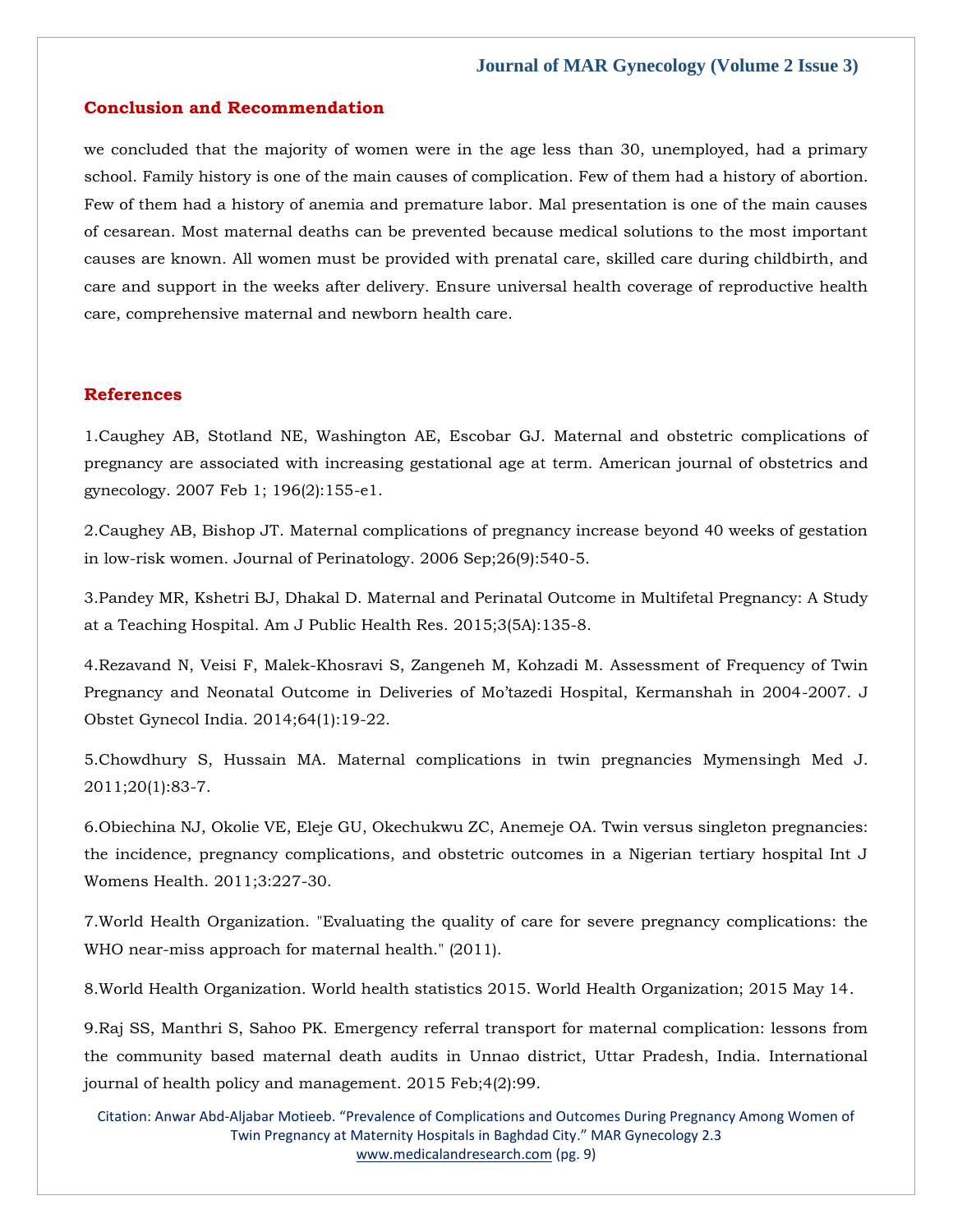10[.Koyanagi A, Zhang J, Dagvadorj A, Hirayama F, Shibuya K, Souza JP, Gülmezoglu AM. Macrosomia](https://www.google.com/search?q=Macrosomia+in+23+developing+countries%3A+an+analysis+of+a+multicountry%2C+facility-based%2C+cross-sectional+survey&sxsrf=AOaemvJ9XZ1Av2t7vS6VmKQqUS-0iwr-4A%3A1640188323846&ei=o0nDYZeCM8Dk2roP8beA-Ak&ved=0ahUKEwjX36DT4ff0AhVAslYBHfEbAJ8Q4dUDCA4&uact=5&oq=Macrosomia+in+23+developing+countries%3A+an+analysis+of+a+multicountry%2C+facility-based%2C+cross-sectional+survey&gs_lcp=Cgdnd3Mtd2l6EAMyBwgjEOoCECcyBwgjEOoCECcyBwgjEOoCECcyBwgjEOoCECcyBwgjEOoCECcyBwgjEOoCECcyBwgjEOoCECcyBwgjEOoCECcyBwgjEOoCECcyBwgjEOoCECdKBAhBGABKBAhGGABQ8wVY8wVgtAhoAXACeACAAQCIAQCSAQCYAQCgAQGgAQKwAQrAAQE&sclient=gws-wiz)  [in 23 developing countries: an analysis of a multicountry, facility-based, cross-sectional survey. The](https://www.google.com/search?q=Macrosomia+in+23+developing+countries%3A+an+analysis+of+a+multicountry%2C+facility-based%2C+cross-sectional+survey&sxsrf=AOaemvJ9XZ1Av2t7vS6VmKQqUS-0iwr-4A%3A1640188323846&ei=o0nDYZeCM8Dk2roP8beA-Ak&ved=0ahUKEwjX36DT4ff0AhVAslYBHfEbAJ8Q4dUDCA4&uact=5&oq=Macrosomia+in+23+developing+countries%3A+an+analysis+of+a+multicountry%2C+facility-based%2C+cross-sectional+survey&gs_lcp=Cgdnd3Mtd2l6EAMyBwgjEOoCECcyBwgjEOoCECcyBwgjEOoCECcyBwgjEOoCECcyBwgjEOoCECcyBwgjEOoCECcyBwgjEOoCECcyBwgjEOoCECcyBwgjEOoCECcyBwgjEOoCECdKBAhBGABKBAhGGABQ8wVY8wVgtAhoAXACeACAAQCIAQCSAQCYAQCgAQGgAQKwAQrAAQE&sclient=gws-wiz)  [Lancet. 2013 Feb 9;381\(9865\):476-83.](https://www.google.com/search?q=Macrosomia+in+23+developing+countries%3A+an+analysis+of+a+multicountry%2C+facility-based%2C+cross-sectional+survey&sxsrf=AOaemvJ9XZ1Av2t7vS6VmKQqUS-0iwr-4A%3A1640188323846&ei=o0nDYZeCM8Dk2roP8beA-Ak&ved=0ahUKEwjX36DT4ff0AhVAslYBHfEbAJ8Q4dUDCA4&uact=5&oq=Macrosomia+in+23+developing+countries%3A+an+analysis+of+a+multicountry%2C+facility-based%2C+cross-sectional+survey&gs_lcp=Cgdnd3Mtd2l6EAMyBwgjEOoCECcyBwgjEOoCECcyBwgjEOoCECcyBwgjEOoCECcyBwgjEOoCECcyBwgjEOoCECcyBwgjEOoCECcyBwgjEOoCECcyBwgjEOoCECcyBwgjEOoCECdKBAhBGABKBAhGGABQ8wVY8wVgtAhoAXACeACAAQCIAQCSAQCYAQCgAQGgAQKwAQrAAQE&sclient=gws-wiz)

11[.Vogel JP, Souza JP, Gülmezoglu AM. Patterns and outcomes of induction of labour in Africa and](https://www.google.com/search?q=Patterns+and+outcomes+of+induction+of+labour+in+Africa+and+Asia%3A+a+secondary+analysis+of+the+WHO+Global+Survey+on+Maternal+and+Neonatal+Health&sxsrf=AOaemvI4QL5cRgEjPZR9sQ9OMz3lw-pAWA%3A1640188352423&ei=wEnDYeiDGZOk2roP3aiV-Ak&ved=0ahUKEwjo4_Dg4ff0AhUTklYBHV1UBZ8Q4dUDCA4&uact=5&oq=Patterns+and+outcomes+of+induction+of+labour+in+Africa+and+Asia%3A+a+secondary+analysis+of+the+WHO+Global+Survey+on+Maternal+and+Neonatal+Health&gs_lcp=Cgdnd3Mtd2l6EAMyBwgjEOoCECcyBwgjEOoCECcyBwgjEOoCECcyBwgjEOoCECcyBwgjEOoCECcyBwgjEOoCECcyBwgjEOoCECcyBwgjEOoCECcyBwgjEOoCECcyBwgjEOoCECdKBAhBGABKBAhGGABQxAVYxAVg5QdoAXAAeACAAQCIAQCSAQCYAQCgAQGgAQKwAQrAAQE&sclient=gws-wiz)  [Asia: a secondary analysis of the WHO Global Survey on Maternal and Neonatal Health. PloS one. 2013](https://www.google.com/search?q=Patterns+and+outcomes+of+induction+of+labour+in+Africa+and+Asia%3A+a+secondary+analysis+of+the+WHO+Global+Survey+on+Maternal+and+Neonatal+Health&sxsrf=AOaemvI4QL5cRgEjPZR9sQ9OMz3lw-pAWA%3A1640188352423&ei=wEnDYeiDGZOk2roP3aiV-Ak&ved=0ahUKEwjo4_Dg4ff0AhUTklYBHV1UBZ8Q4dUDCA4&uact=5&oq=Patterns+and+outcomes+of+induction+of+labour+in+Africa+and+Asia%3A+a+secondary+analysis+of+the+WHO+Global+Survey+on+Maternal+and+Neonatal+Health&gs_lcp=Cgdnd3Mtd2l6EAMyBwgjEOoCECcyBwgjEOoCECcyBwgjEOoCECcyBwgjEOoCECcyBwgjEOoCECcyBwgjEOoCECcyBwgjEOoCECcyBwgjEOoCECcyBwgjEOoCECcyBwgjEOoCECdKBAhBGABKBAhGGABQxAVYxAVg5QdoAXAAeACAAQCIAQCSAQCYAQCgAQGgAQKwAQrAAQE&sclient=gws-wiz)  [Jun 3;8\(6\):e65612.](https://www.google.com/search?q=Patterns+and+outcomes+of+induction+of+labour+in+Africa+and+Asia%3A+a+secondary+analysis+of+the+WHO+Global+Survey+on+Maternal+and+Neonatal+Health&sxsrf=AOaemvI4QL5cRgEjPZR9sQ9OMz3lw-pAWA%3A1640188352423&ei=wEnDYeiDGZOk2roP3aiV-Ak&ved=0ahUKEwjo4_Dg4ff0AhUTklYBHV1UBZ8Q4dUDCA4&uact=5&oq=Patterns+and+outcomes+of+induction+of+labour+in+Africa+and+Asia%3A+a+secondary+analysis+of+the+WHO+Global+Survey+on+Maternal+and+Neonatal+Health&gs_lcp=Cgdnd3Mtd2l6EAMyBwgjEOoCECcyBwgjEOoCECcyBwgjEOoCECcyBwgjEOoCECcyBwgjEOoCECcyBwgjEOoCECcyBwgjEOoCECcyBwgjEOoCECcyBwgjEOoCECcyBwgjEOoCECdKBAhBGABKBAhGGABQxAVYxAVg5QdoAXAAeACAAQCIAQCSAQCYAQCgAQGgAQKwAQrAAQE&sclient=gws-wiz)

12[.Ergen EB, Yayla CA, Sanverdi I, Ozkaya E, Kilicci C, Kocakusak CK. Maternal-fetal outcome](https://www.google.com/search?q=Maternal-fetal+outcome+associated+with+adolescent+pregnancy+in+a+tertiary+referral+center%3A+a+cross-sectional+study&sxsrf=AOaemvLOLep2_--HOFpRBr-PhQ9Fu6WxdQ%3A1640188369298&ei=0UnDYf62EamM2roP_ZaA-Ak&ved=0ahUKEwi-4_bo4ff0AhUphlYBHX0LAJ8Q4dUDCA4&uact=5&oq=Maternal-fetal+outcome+associated+with+adolescent+pregnancy+in+a+tertiary+referral+center%3A+a+cross-sectional+study&gs_lcp=Cgdnd3Mtd2l6EAMyBwgjEOoCECcyBwgjEOoCECcyBwgjEOoCECcyBwgjEOoCECcyBwgjEOoCECcyBwgjEOoCECcyBwgjEOoCECcyBwgjEOoCECcyBwgjEOoCECcyBwgjEOoCECdKBAhBGABKBAhGGABQgQZYgQZgyghoAXAAeACAAQCIAQCSAQCYAQCgAQGgAQKwAQrAAQE&sclient=gws-wiz)  [associated with adolescent pregnancy in a tertiary referral center: a cross-sectional study. Ginekologia](https://www.google.com/search?q=Maternal-fetal+outcome+associated+with+adolescent+pregnancy+in+a+tertiary+referral+center%3A+a+cross-sectional+study&sxsrf=AOaemvLOLep2_--HOFpRBr-PhQ9Fu6WxdQ%3A1640188369298&ei=0UnDYf62EamM2roP_ZaA-Ak&ved=0ahUKEwi-4_bo4ff0AhUphlYBHX0LAJ8Q4dUDCA4&uact=5&oq=Maternal-fetal+outcome+associated+with+adolescent+pregnancy+in+a+tertiary+referral+center%3A+a+cross-sectional+study&gs_lcp=Cgdnd3Mtd2l6EAMyBwgjEOoCECcyBwgjEOoCECcyBwgjEOoCECcyBwgjEOoCECcyBwgjEOoCECcyBwgjEOoCECcyBwgjEOoCECcyBwgjEOoCECcyBwgjEOoCECcyBwgjEOoCECdKBAhBGABKBAhGGABQgQZYgQZgyghoAXAAeACAAQCIAQCSAQCYAQCgAQGgAQKwAQrAAQE&sclient=gws-wiz)  [polska. 2017;88\(12\):674-8.](https://www.google.com/search?q=Maternal-fetal+outcome+associated+with+adolescent+pregnancy+in+a+tertiary+referral+center%3A+a+cross-sectional+study&sxsrf=AOaemvLOLep2_--HOFpRBr-PhQ9Fu6WxdQ%3A1640188369298&ei=0UnDYf62EamM2roP_ZaA-Ak&ved=0ahUKEwi-4_bo4ff0AhUphlYBHX0LAJ8Q4dUDCA4&uact=5&oq=Maternal-fetal+outcome+associated+with+adolescent+pregnancy+in+a+tertiary+referral+center%3A+a+cross-sectional+study&gs_lcp=Cgdnd3Mtd2l6EAMyBwgjEOoCECcyBwgjEOoCECcyBwgjEOoCECcyBwgjEOoCECcyBwgjEOoCECcyBwgjEOoCECcyBwgjEOoCECcyBwgjEOoCECcyBwgjEOoCECcyBwgjEOoCECdKBAhBGABKBAhGGABQgQZYgQZgyghoAXAAeACAAQCIAQCSAQCYAQCgAQGgAQKwAQrAAQE&sclient=gws-wiz)

13[.Adeyinka DA, Oladimeji O, Adekanbi TI, Adeyinka FE, Falope Y, Aimakhu C. Outcome of adolescent](https://www.google.com/search?q=Outcome+of+adolescent+pregnancies+in+southwestern+Nigeria%3A+a+case%E2%80%93control+study&sxsrf=AOaemvLjSDf3z26iy7FOV_Qhx84gZM_zWA%3A1640188388778&ei=5EnDYaTYLuDa2roP_6qVgAo&ved=0ahUKEwik2pvy4ff0AhVgrVYBHX9VBaAQ4dUDCA4&uact=5&oq=Outcome+of+adolescent+pregnancies+in+southwestern+Nigeria%3A+a+case%E2%80%93control+study&gs_lcp=Cgdnd3Mtd2l6EAM6BwgjEOoCECdKBAhBGABKBAhGGABQ8wVY8wVgvQhoAXAAeACAAdYBiAHWAZIBAzItMZgBAKABAaABArABCsABAQ&sclient=gws-wiz)  pregnancies in southwestern Nigeria: a case–[control study. The Journal of Maternal-Fetal & Neonatal](https://www.google.com/search?q=Outcome+of+adolescent+pregnancies+in+southwestern+Nigeria%3A+a+case%E2%80%93control+study&sxsrf=AOaemvLjSDf3z26iy7FOV_Qhx84gZM_zWA%3A1640188388778&ei=5EnDYaTYLuDa2roP_6qVgAo&ved=0ahUKEwik2pvy4ff0AhVgrVYBHX9VBaAQ4dUDCA4&uact=5&oq=Outcome+of+adolescent+pregnancies+in+southwestern+Nigeria%3A+a+case%E2%80%93control+study&gs_lcp=Cgdnd3Mtd2l6EAM6BwgjEOoCECdKBAhBGABKBAhGGABQ8wVY8wVgvQhoAXAAeACAAdYBiAHWAZIBAzItMZgBAKABAaABArABCsABAQ&sclient=gws-wiz)  [Medicine. 2010 Aug 1;23\(8\):785-9.](https://www.google.com/search?q=Outcome+of+adolescent+pregnancies+in+southwestern+Nigeria%3A+a+case%E2%80%93control+study&sxsrf=AOaemvLjSDf3z26iy7FOV_Qhx84gZM_zWA%3A1640188388778&ei=5EnDYaTYLuDa2roP_6qVgAo&ved=0ahUKEwik2pvy4ff0AhVgrVYBHX9VBaAQ4dUDCA4&uact=5&oq=Outcome+of+adolescent+pregnancies+in+southwestern+Nigeria%3A+a+case%E2%80%93control+study&gs_lcp=Cgdnd3Mtd2l6EAM6BwgjEOoCECdKBAhBGABKBAhGGABQ8wVY8wVgvQhoAXAAeACAAdYBiAHWAZIBAzItMZgBAKABAaABArABCsABAQ&sclient=gws-wiz)

14[.Maravilla JC, Betts KS, Alati R. Increased risk of maternal complications from repeat pregnancy](https://www.google.com/search?q=Increased+risk+of+maternal+complications+from+repeat+pregnancy+among+adolescent+women.+&sxsrf=AOaemvIiP75ednI-ZrUEuz9sgR_967pQ5Q%3A1640188423773&ei=B0rDYcy3LsDh2roP0pqA8Ak&ved=0ahUKEwiM1_OC4vf0AhXAsFYBHVINAJ4Q4dUDCA4&uact=5&oq=Increased+risk+of+maternal+complications+from+repeat+pregnancy+among+adolescent+women.+&gs_lcp=Cgdnd3Mtd2l6EAM6BwgjEOoCECdKBAhBGABKBAhGGABQ5QVY5QVggAhoAXAAeACAAeIBiAHiAZIBAzItMZgBAKABAaABArABCsABAQ&sclient=gws-wiz)  [among adolescent women. International Journal of Gynecology & Obstetrics. 2019 Apr;145\(1\):54-61.](https://www.google.com/search?q=Increased+risk+of+maternal+complications+from+repeat+pregnancy+among+adolescent+women.+&sxsrf=AOaemvIiP75ednI-ZrUEuz9sgR_967pQ5Q%3A1640188423773&ei=B0rDYcy3LsDh2roP0pqA8Ak&ved=0ahUKEwiM1_OC4vf0AhXAsFYBHVINAJ4Q4dUDCA4&uact=5&oq=Increased+risk+of+maternal+complications+from+repeat+pregnancy+among+adolescent+women.+&gs_lcp=Cgdnd3Mtd2l6EAM6BwgjEOoCECdKBAhBGABKBAhGGABQ5QVY5QVggAhoAXAAeACAAeIBiAHiAZIBAzItMZgBAKABAaABArABCsABAQ&sclient=gws-wiz)

15[.Faramarzi M, Esmaelzadeh S, Mosavi S. Prevalence, maternal complications and birth outcome of](https://www.google.com/search?q=Prevalence%2C+maternal+complications+and+birth+outcome+of+physical%2C+sexual+and+emotional+domestic+violence+during+pregnancy&sxsrf=AOaemvIlYrnUe5ZuIbovphlQIZPBx6Rmbg%3A1640188441787&ei=GUrDYdqmL9zf2roPk7q_-Ak&ved=0ahUKEwial7-L4vf0AhXcr1YBHRPdD58Q4dUDCA4&uact=5&oq=Prevalence%2C+maternal+complications+and+birth+outcome+of+physical%2C+sexual+and+emotional+domestic+violence+during+pregnancy&gs_lcp=Cgdnd3Mtd2l6EAMyBwgjEOoCECcyBwgjEOoCECcyBwgjEOoCECcyBwgjEOoCECcyBwgjEOoCECcyBwgjEOoCECcyBwgjEOoCECcyBwgjEOoCECcyBwgjEOoCECcyBwgjEOoCECdKBAhBGABKBAhGGABQwgVYwgVg6AdoAXAAeACAAQCIAQCSAQCYAQCgAQGgAQKwAQrAAQE&sclient=gws-wiz)  [physical, sexual and emotional domestic violence during pregnancy. Acta Medica Iranica. 2005:115-22.](https://www.google.com/search?q=Prevalence%2C+maternal+complications+and+birth+outcome+of+physical%2C+sexual+and+emotional+domestic+violence+during+pregnancy&sxsrf=AOaemvIlYrnUe5ZuIbovphlQIZPBx6Rmbg%3A1640188441787&ei=GUrDYdqmL9zf2roPk7q_-Ak&ved=0ahUKEwial7-L4vf0AhXcr1YBHRPdD58Q4dUDCA4&uact=5&oq=Prevalence%2C+maternal+complications+and+birth+outcome+of+physical%2C+sexual+and+emotional+domestic+violence+during+pregnancy&gs_lcp=Cgdnd3Mtd2l6EAMyBwgjEOoCECcyBwgjEOoCECcyBwgjEOoCECcyBwgjEOoCECcyBwgjEOoCECcyBwgjEOoCECcyBwgjEOoCECcyBwgjEOoCECcyBwgjEOoCECcyBwgjEOoCECdKBAhBGABKBAhGGABQwgVYwgVg6AdoAXAAeACAAQCIAQCSAQCYAQCgAQGgAQKwAQrAAQE&sclient=gws-wiz)

16[.Boksa P. Maternal infection during pregnancy and schizophrenia. Journal of psychiatry &](https://www.google.com/search?q=Maternal+infection+during+pregnancy+and+schizophrenia&sxsrf=AOaemvLD0yOfPMR1tFYBSxzgH6Q8gt2lTQ%3A1640188463457&ei=L0rDYd-aG7Kp2roP5pim-Ak&ved=0ahUKEwif7umV4vf0AhWylFYBHWaMCZ8Q4dUDCA4&uact=5&oq=Maternal+infection+during+pregnancy+and+schizophrenia&gs_lcp=Cgdnd3Mtd2l6EAMyBwgjEOoCECcyBwgjEOoCECcyBwgjEOoCECcyBwgjEOoCECcyBwgjEOoCECcyBwgjEOoCECcyBwgjEOoCECcyBwgjEOoCECcyBwgjEOoCECcyBwgjEOoCECdKBAhBGABKBAhGGABQgQNYgQNg2gRoAXAAeACAAQCIAQCSAQCYAQCgAQGgAQKwAQrAAQE&sclient=gws-wiz)  [neuroscience: JPN. 2008 May;33\(3\):183.](https://www.google.com/search?q=Maternal+infection+during+pregnancy+and+schizophrenia&sxsrf=AOaemvLD0yOfPMR1tFYBSxzgH6Q8gt2lTQ%3A1640188463457&ei=L0rDYd-aG7Kp2roP5pim-Ak&ved=0ahUKEwif7umV4vf0AhWylFYBHWaMCZ8Q4dUDCA4&uact=5&oq=Maternal+infection+during+pregnancy+and+schizophrenia&gs_lcp=Cgdnd3Mtd2l6EAMyBwgjEOoCECcyBwgjEOoCECcyBwgjEOoCECcyBwgjEOoCECcyBwgjEOoCECcyBwgjEOoCECcyBwgjEOoCECcyBwgjEOoCECcyBwgjEOoCECcyBwgjEOoCECdKBAhBGABKBAhGGABQgQNYgQNg2gRoAXAAeACAAQCIAQCSAQCYAQCgAQGgAQKwAQrAAQE&sclient=gws-wiz)

17[.Smith GC, Shah I, White IR, Pell JP, Dobbie R. Mode of delivery and the risk of delivery](https://www.google.com/search?q=Mode+of+delivery+and+the+risk+of+delivery%E2%80%90related+perinatal+death+among+twins+at+term%3A+a+retrospective+cohort+study+of+8073+births&sxsrf=AOaemvKtM1qNmTBIj17nbwP2InBqZOHebQ%3A1640188478085&ei=PkrDYcCeBJKM2roP7LOP-Ak&ved=0ahUKEwjAteac4vf0AhUShlYBHezZA58Q4dUDCA4&uact=5&oq=Mode+of+delivery+and+the+risk+of+delivery%E2%80%90related+perinatal+death+among+twins+at+term%3A+a+retrospective+cohort+study+of+8073+births&gs_lcp=Cgdnd3Mtd2l6EAMyBwgjEOoCECcyBwgjEOoCECcyBwgjEOoCECcyBwgjEOoCECcyBwgjEOoCECcyBwgjEOoCECcyBwgjEOoCECcyBwgjEOoCECcyBwgjEOoCECcyBwgjEOoCECdKBAhBGABKBAhGGABQugVYugVgkAhoAXACeACAAQCIAQCSAQCYAQCgAQGgAQKwAQrAAQE&sclient=gws-wiz)‐related [perinatal death among twins at term: a retrospective cohort study of 8073 births. BJOG: An](https://www.google.com/search?q=Mode+of+delivery+and+the+risk+of+delivery%E2%80%90related+perinatal+death+among+twins+at+term%3A+a+retrospective+cohort+study+of+8073+births&sxsrf=AOaemvKtM1qNmTBIj17nbwP2InBqZOHebQ%3A1640188478085&ei=PkrDYcCeBJKM2roP7LOP-Ak&ved=0ahUKEwjAteac4vf0AhUShlYBHezZA58Q4dUDCA4&uact=5&oq=Mode+of+delivery+and+the+risk+of+delivery%E2%80%90related+perinatal+death+among+twins+at+term%3A+a+retrospective+cohort+study+of+8073+births&gs_lcp=Cgdnd3Mtd2l6EAMyBwgjEOoCECcyBwgjEOoCECcyBwgjEOoCECcyBwgjEOoCECcyBwgjEOoCECcyBwgjEOoCECcyBwgjEOoCECcyBwgjEOoCECcyBwgjEOoCECcyBwgjEOoCECdKBAhBGABKBAhGGABQugVYugVgkAhoAXACeACAAQCIAQCSAQCYAQCgAQGgAQKwAQrAAQE&sclient=gws-wiz)  [International Journal of Obstetrics & Gynaecology. 2005 Aug; 112\(8\):1139-44.](https://www.google.com/search?q=Mode+of+delivery+and+the+risk+of+delivery%E2%80%90related+perinatal+death+among+twins+at+term%3A+a+retrospective+cohort+study+of+8073+births&sxsrf=AOaemvKtM1qNmTBIj17nbwP2InBqZOHebQ%3A1640188478085&ei=PkrDYcCeBJKM2roP7LOP-Ak&ved=0ahUKEwjAteac4vf0AhUShlYBHezZA58Q4dUDCA4&uact=5&oq=Mode+of+delivery+and+the+risk+of+delivery%E2%80%90related+perinatal+death+among+twins+at+term%3A+a+retrospective+cohort+study+of+8073+births&gs_lcp=Cgdnd3Mtd2l6EAMyBwgjEOoCECcyBwgjEOoCECcyBwgjEOoCECcyBwgjEOoCECcyBwgjEOoCECcyBwgjEOoCECcyBwgjEOoCECcyBwgjEOoCECcyBwgjEOoCECcyBwgjEOoCECdKBAhBGABKBAhGGABQugVYugVgkAhoAXACeACAAQCIAQCSAQCYAQCgAQGgAQKwAQrAAQE&sclient=gws-wiz)

18[.Smits J, Monden C. Twinning across the developing World. PLoS ONE. 2011;6\(9\):e25239.](https://www.google.com/search?q=Twinning+across+the+developing+World&sxsrf=AOaemvKqj1oWMDzH-2aNhYdy4TDRKGTJrg%3A1640188531698&ei=c0rDYeWHKpWJr7wPn8SNuA8&ved=0ahUKEwilja-24vf0AhWVxIsBHR9iA_cQ4dUDCA4&uact=5&oq=Twinning+across+the+developing+World&gs_lcp=Cgdnd3Mtd2l6EAMyBggAEBYQHjoHCCMQ6gIQJ0oECEEYAEoECEYYAFC0BVi0BWDtB2gBcAB4AIABxgGIAcYBkgEDMC4xmAEAoAEBoAECsAEKwAEB&sclient=gws-wiz)

19.Ministry of Health. Annual statistics report, 2010. Iraq.

20.[Emre Sinan G, Ömer L., Hakan A, Nuri D, Şenol K, Leyla M .: Maternal and Neonatal Outcome of](https://www.google.com/search?q=Maternal+and+Neonatal+Outcome+of+Triplet+Versus+Twin+and+Singleton+Pregnancies&sxsrf=AOaemvIq-fDjXm9cRhyj5_SFxOFDEvr6kg%3A1640188560606&ei=kErDYem6JK3WmAWE5Zr4BA&ved=0ahUKEwjpwpPE4vf0AhUtK6YKHYSyBk8Q4dUDCA4&uact=5&oq=Maternal+and+Neonatal+Outcome+of+Triplet+Versus+Twin+and+Singleton+Pregnancies&gs_lcp=Cgdnd3Mtd2l6EAM6BwgAELADEB46BwgjEOoCECdKBAhBGAFKBAhGGABQrKsFWKyrBWDerQVoAnAAeACAAcoBiAHKAZIBAzItMZgBAKABAaABArABCsgBAcABAQ&sclient=gws-wiz)  [Triplet Versus Twin and Singleton Pregnancies. Gazi Medical Journal, 2](https://www.google.com/search?q=Maternal+and+Neonatal+Outcome+of+Triplet+Versus+Twin+and+Singleton+Pregnancies&sxsrf=AOaemvIq-fDjXm9cRhyj5_SFxOFDEvr6kg%3A1640188560606&ei=kErDYem6JK3WmAWE5Zr4BA&ved=0ahUKEwjpwpPE4vf0AhUtK6YKHYSyBk8Q4dUDCA4&uact=5&oq=Maternal+and+Neonatal+Outcome+of+Triplet+Versus+Twin+and+Singleton+Pregnancies&gs_lcp=Cgdnd3Mtd2l6EAM6BwgAELADEB46BwgjEOoCECdKBAhBGAFKBAhGGABQrKsFWKyrBWDerQVoAnAAeACAAcoBiAHKAZIBAzItMZgBAKABAaABArABCsgBAcABAQ&sclient=gws-wiz)006: Cilt 17: Sayı 1: 45-48. Peter [\(2012\) .](https://www.google.com/search?q=Maternal+and+Neonatal+Outcome+of+Triplet+Versus+Twin+and+Singleton+Pregnancies&sxsrf=AOaemvIq-fDjXm9cRhyj5_SFxOFDEvr6kg%3A1640188560606&ei=kErDYem6JK3WmAWE5Zr4BA&ved=0ahUKEwjpwpPE4vf0AhUtK6YKHYSyBk8Q4dUDCA4&uact=5&oq=Maternal+and+Neonatal+Outcome+of+Triplet+Versus+Twin+and+Singleton+Pregnancies&gs_lcp=Cgdnd3Mtd2l6EAM6BwgAELADEB46BwgjEOoCECdKBAhBGAFKBAhGGABQrKsFWKyrBWDerQVoAnAAeACAAcoBiAHKAZIBAzItMZgBAKABAaABArABCsgBAcABAQ&sclient=gws-wiz)

21[.Peter B. Prevalence of twin deliveries and perinatal outcomes in public hospitals in Dar es Salaam](https://www.google.com/search?q=Prevalence+of+twin+deliveries+and+perinatal+outcomes+in+public+hospitals+in+Dar+es+Salaam+&sxsrf=AOaemvIl2fTE77Qao4zluCg7r0dRKXPQYQ%3A1640188659071&ei=80rDYbnjA_bm2roPrJ67-Ak&ved=0ahUKEwj5qI3z4vf0AhV2s1YBHSzPDp8Q4dUDCA4&uact=5&oq=Prevalence+of+twin+deliveries+and+perinatal+outcomes+in+public+hospitals+in+Dar+es+Salaam+&gs_lcp=Cgdnd3Mtd2l6EAM6BwgjEOoCECdKBAhBGABKBAhGGABQ7gVY7gVgpghoAXAAeACAAYMCiAGDApIBAzItMZgBAKABAaABArABCsABAQ&sclient=gws-wiz)  [\(Doctoral dissertation, Muhimbili University of Health and Allied Sciences secondary school students\).](https://www.google.com/search?q=Prevalence+of+twin+deliveries+and+perinatal+outcomes+in+public+hospitals+in+Dar+es+Salaam+&sxsrf=AOaemvIl2fTE77Qao4zluCg7r0dRKXPQYQ%3A1640188659071&ei=80rDYbnjA_bm2roPrJ67-Ak&ved=0ahUKEwj5qI3z4vf0AhV2s1YBHSzPDp8Q4dUDCA4&uact=5&oq=Prevalence+of+twin+deliveries+and+perinatal+outcomes+in+public+hospitals+in+Dar+es+Salaam+&gs_lcp=Cgdnd3Mtd2l6EAM6BwgjEOoCECdKBAhBGABKBAhGGABQ7gVY7gVgpghoAXAAeACAAYMCiAGDApIBAzItMZgBAKABAaABArABCsABAQ&sclient=gws-wiz)

22[.Bongaarts J. Completing the fertility transition in the developing world: The role of educational](https://www.google.com/search?q=Completing+the+fertility+transition+in+the+developing+world%3A+The+role+of+educational+differences+and+fertility+preferences&sxsrf=AOaemvIrF6AgwN09kOfYazePaDaILzXUiA%3A1640188680926&ei=CEvDYdDxN4Tn2roP6NC8-Ak&ved=0ahUKEwjQlcP94vf0AhWEs1YBHWgoD58Q4dUDCA4&uact=5&oq=Completing+the+fertility+transition+in+the+developing+world%3A+The+role+of+educational+differences+and+fertility+preferences&gs_lcp=Cgdnd3Mtd2l6EAMyBwgjEOoCECcyBwgjEOoCECcyBwgjEOoCECcyBwgjEOoCECcyBwgjEOoCECcyBwgjEOoCECcyBwgjEOoCECcyBwgjEOoCECcyBwgjEOoCECcyBwgjEOoCECdKBAhBGABKBAhGGABQ_AFY_AFgjwRoAXAAeACAAQCIAQCSAQCYAQCgAQGgAQKwAQrAAQE&sclient=gws-wiz)  [differences and fertility preferences. Population Studies. 2003 Nov 1;57\(3\):321-35.](https://www.google.com/search?q=Completing+the+fertility+transition+in+the+developing+world%3A+The+role+of+educational+differences+and+fertility+preferences&sxsrf=AOaemvIrF6AgwN09kOfYazePaDaILzXUiA%3A1640188680926&ei=CEvDYdDxN4Tn2roP6NC8-Ak&ved=0ahUKEwjQlcP94vf0AhWEs1YBHWgoD58Q4dUDCA4&uact=5&oq=Completing+the+fertility+transition+in+the+developing+world%3A+The+role+of+educational+differences+and+fertility+preferences&gs_lcp=Cgdnd3Mtd2l6EAMyBwgjEOoCECcyBwgjEOoCECcyBwgjEOoCECcyBwgjEOoCECcyBwgjEOoCECcyBwgjEOoCECcyBwgjEOoCECcyBwgjEOoCECcyBwgjEOoCECcyBwgjEOoCECdKBAhBGABKBAhGGABQ_AFY_AFgjwRoAXAAeACAAQCIAQCSAQCYAQCgAQGgAQKwAQrAAQE&sclient=gws-wiz)

Citation: Anwar Abd-Aljabar Motieeb. "Prevalence of Complications and Outcomes During Pregnancy Among Women of Twin Pregnancy at Maternity Hospitals in Baghdad City." MAR Gynecology 2.3 [www.medicalandresearch.com](http://www.medicalandresearch.com/) (pg. 10)